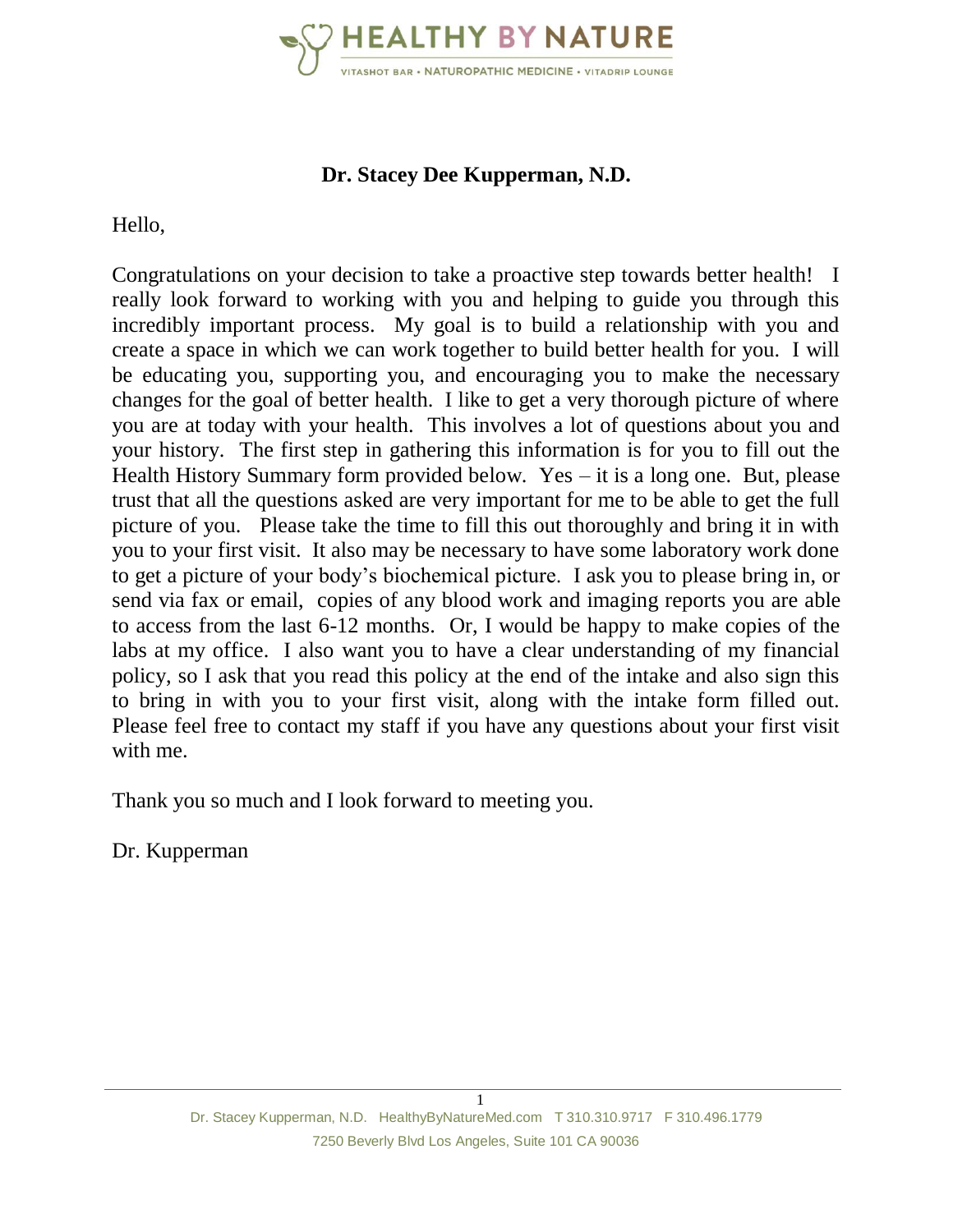

## **PATIENT INTAKE FORM**

| Marital Status: □ Single □ Married □ Separated □ Divorced □ Widow (er) # of children: _____________ |  |  |
|-----------------------------------------------------------------------------------------------------|--|--|
|                                                                                                     |  |  |
| Highest level of education: □ High School □ Some college □ College graduate □ Post Grad             |  |  |
|                                                                                                     |  |  |
|                                                                                                     |  |  |
|                                                                                                     |  |  |
|                                                                                                     |  |  |
| Emergency Contact: Phone: Relation: Relation:                                                       |  |  |
|                                                                                                     |  |  |

#### **Current Health Concerns**

**Please rank current and ongoing health concerns in order of priority, along with prior treatments or approaches employed for given health concern**

|                                                                     |  | $\frac{1}{2}$                 |  |
|---------------------------------------------------------------------|--|-------------------------------|--|
|                                                                     |  | $2)$ $\overline{\phantom{a}}$ |  |
|                                                                     |  |                               |  |
|                                                                     |  |                               |  |
|                                                                     |  | $5)$ $\overline{\phantom{a}}$ |  |
|                                                                     |  |                               |  |
| What do you believe is causing your most important health concerns? |  |                               |  |

#### **Medical History**

**Please check only those that currently pertain to you** 

**\_\_\_\_\_\_\_\_\_\_\_\_\_\_\_\_\_\_\_\_\_\_\_\_\_\_\_\_\_\_\_\_\_\_\_\_\_\_\_\_\_\_\_\_\_\_\_\_\_\_\_\_\_\_\_\_\_\_\_\_\_\_\_\_\_\_\_\_\_\_\_\_\_\_\_\_\_\_\_\_\_\_\_\_\_\_\_\_\_\_\_\_\_\_ \_\_\_\_\_\_\_\_\_\_\_\_\_\_\_\_\_\_\_\_\_\_\_\_\_\_\_\_\_\_\_\_\_\_\_\_\_\_\_\_\_\_\_\_\_\_\_\_\_\_\_\_\_\_\_\_\_\_\_\_\_\_\_\_\_\_\_\_\_\_\_\_\_\_\_\_\_\_\_\_\_\_\_\_\_\_\_\_\_\_\_\_\_**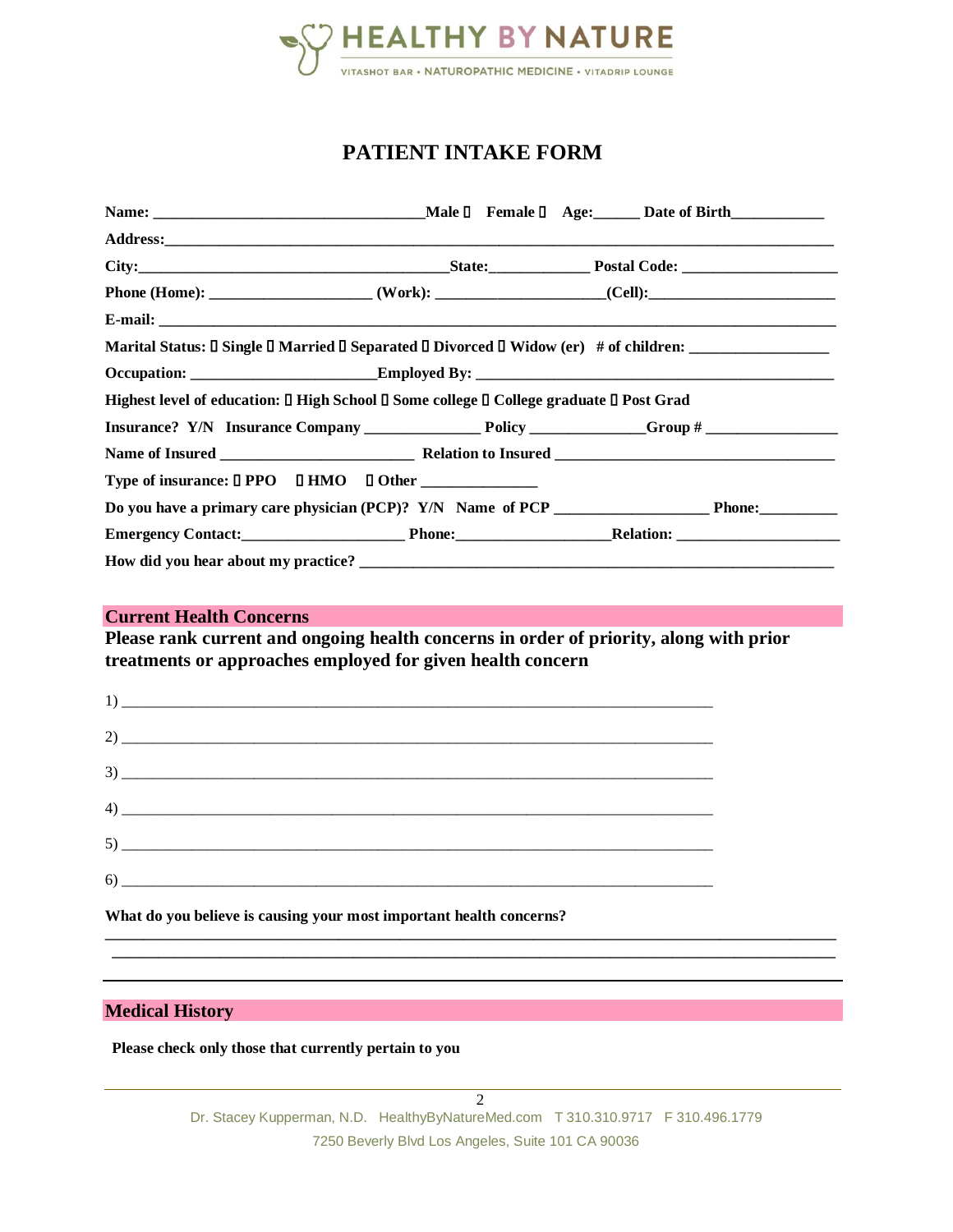

#### **List any other major illnesses or diseases that you have or have had**

Blood type:

Date of last physical exam: For what reason?

Do you get regular SCREENING TESTS done by another doctor? (Pap, blood test, etc.) Y/N Most Recent

\_\_\_\_\_\_\_\_\_\_\_\_\_\_\_\_\_\_\_\_\_\_\_\_\_\_\_\_\_\_\_\_\_\_\_\_\_\_\_\_\_\_\_\_\_\_\_\_\_\_\_\_\_\_\_\_\_\_\_\_\_\_\_\_\_\_\_\_\_\_\_\_\_\_\_\_\_\_ \_\_\_\_\_\_\_\_\_\_\_\_\_\_\_\_\_\_\_\_\_\_\_\_\_\_\_\_\_\_\_\_\_\_\_\_\_\_\_\_\_\_\_\_\_\_\_\_\_\_\_\_\_\_\_\_\_\_\_\_\_\_\_\_\_\_\_\_\_\_\_\_\_\_\_\_\_\_ \_\_\_\_\_\_\_\_\_\_\_\_\_\_\_\_\_\_\_\_\_\_\_\_\_\_\_\_\_\_\_\_\_\_\_\_\_\_\_\_\_\_\_\_\_\_\_\_\_\_\_\_\_\_\_\_\_\_\_\_\_\_\_\_\_\_\_\_\_\_\_\_\_\_\_\_\_\_ \_\_\_\_\_\_\_\_\_\_\_\_\_\_\_\_\_\_\_\_\_\_\_\_\_\_\_\_\_\_\_\_\_\_\_\_\_\_\_\_\_\_\_\_\_\_\_\_\_\_\_\_\_\_\_\_\_\_\_\_\_\_\_\_\_\_\_\_\_\_\_\_\_\_\_\_\_\_

#### **Please list all Surgeries and Hospitalizations—including date occurred:**

\_\_\_\_\_\_\_\_\_\_\_\_\_\_\_\_\_\_\_\_\_\_\_\_\_\_\_\_\_\_\_\_\_\_\_\_\_\_\_\_\_\_\_\_\_\_\_\_\_\_\_\_\_\_\_\_\_\_\_\_

| ∼. |  |
|----|--|
| J. |  |

#### **Please Note When and Why You Had Each of The Following:**

X-rays: \_\_\_\_\_\_\_\_\_\_\_\_\_\_\_\_\_\_\_\_\_\_\_\_\_\_\_\_\_\_\_\_\_\_\_\_\_\_\_\_\_\_\_\_\_\_\_\_\_\_\_\_\_\_\_\_\_\_\_\_\_\_\_\_\_\_\_\_\_\_\_

MRI/Cat Scans:

Ultrasounds:\_\_\_\_\_\_\_\_\_\_\_\_\_\_\_\_\_\_\_\_\_\_\_\_\_\_\_\_\_\_\_\_\_\_\_\_\_\_\_\_\_\_\_\_\_\_\_\_\_\_\_\_\_\_\_\_\_\_\_\_\_\_\_\_\_\_\_

Other imaging or diagnostic testing:

#### **Please list all CURRENT medications you are taking,**

| Medications: | <b>Reason:</b> | Date began: | Dose: | Helps:    |
|--------------|----------------|-------------|-------|-----------|
|              |                |             |       | Yes or no |
|              |                |             |       |           |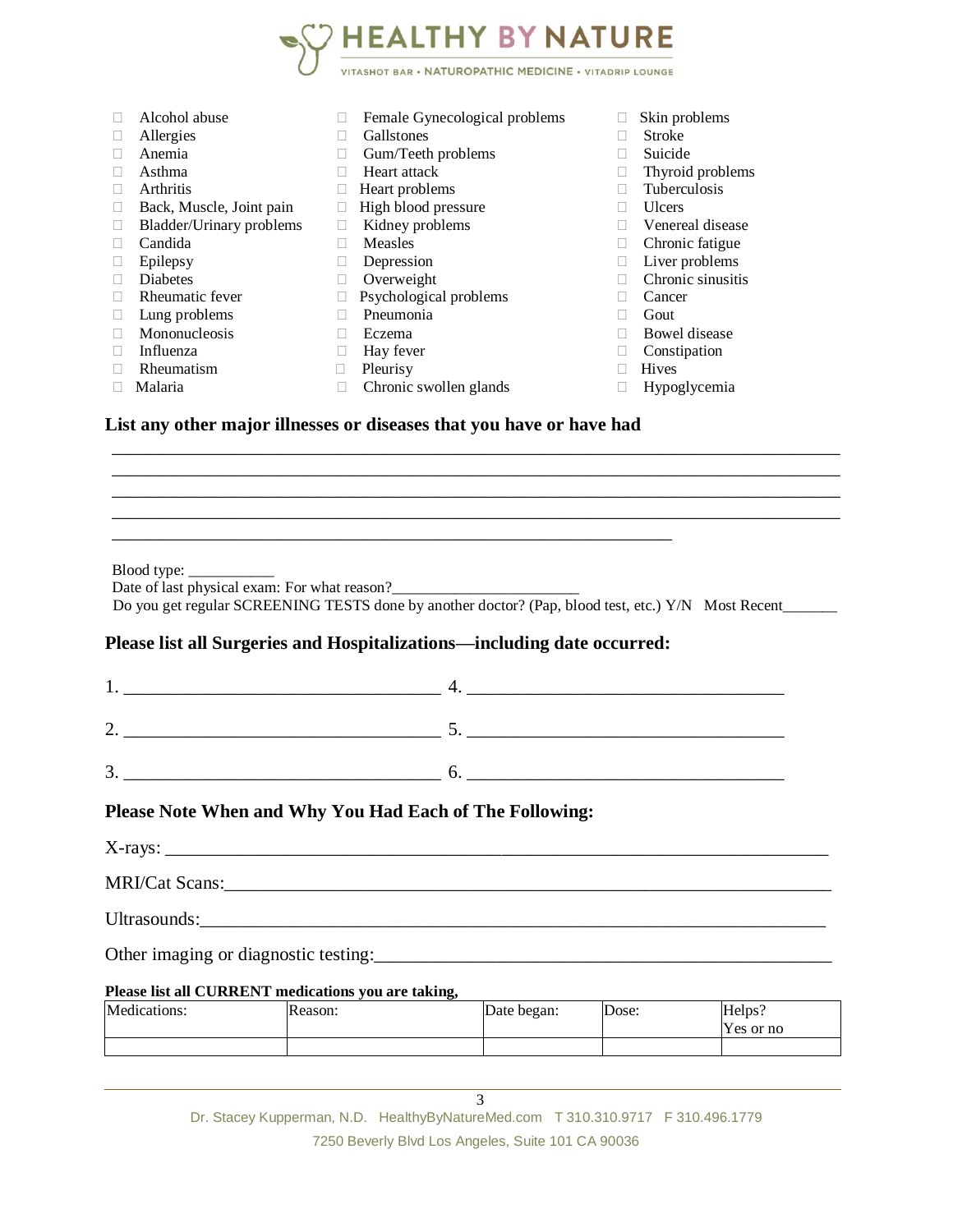

#### **Please list all CURRENT supplements, vitamins, and herbs you are taking**

**\****Please bring in all supplements you are taking to your first visit, or take photo of front and back of each item and email the office prior to visit. Please indicate specific dosage you are taking, i.e. 500 mg 2x/day, or 1 capsule 2x/day*

| Supplement | <b>Brand</b> | Reason: | Date began: | Strength/Dose: | Helps?    |
|------------|--------------|---------|-------------|----------------|-----------|
|            |              |         |             |                | Yes or no |
|            |              |         |             |                |           |
|            |              |         |             |                |           |
|            |              |         |             |                |           |
|            |              |         |             |                |           |
|            |              |         |             |                |           |
|            |              |         |             |                |           |
|            |              |         |             |                |           |
|            |              |         |             |                |           |
|            |              |         |             |                |           |
|            |              |         |             |                |           |
|            |              |         |             |                |           |

**\_\_\_\_\_\_\_\_\_\_\_\_\_\_\_\_\_\_\_\_\_\_\_\_\_\_\_\_\_\_\_\_\_\_\_\_\_\_\_\_\_\_\_\_\_\_\_\_\_\_\_\_\_\_\_\_\_\_\_\_\_\_\_\_\_\_\_\_\_\_\_\_\_\_\_\_\_\_\_\_\_\_\_\_\_\_\_\_\_\_\_\_\_ \_\_\_\_\_\_\_\_\_\_\_\_\_\_\_\_\_\_\_\_\_\_\_\_\_\_\_\_\_\_\_\_\_\_\_\_\_\_\_\_\_\_\_\_\_\_\_\_\_\_\_\_\_\_\_\_\_\_\_\_\_\_\_\_\_\_\_\_\_\_\_\_\_\_\_\_\_\_\_\_\_\_\_\_\_\_\_\_\_\_\_\_\_**

#### **List all PAST prescription medications taken for longer than 3 months:**

#### **Please List All Sensitivities/Allergies/Reactions**

Drugs:

- 1. \_\_\_\_\_\_\_\_\_\_\_\_\_\_\_\_\_\_\_\_\_\_\_\_\_\_\_\_\_describe reaction: \_\_\_\_\_\_\_\_\_\_\_\_\_\_\_\_\_\_\_\_\_\_\_\_
- 2.  $\frac{1}{2}$   $\frac{1}{2}$   $\frac{1}{2}$   $\frac{1}{2}$   $\frac{1}{2}$   $\frac{1}{2}$   $\frac{1}{2}$   $\frac{1}{2}$   $\frac{1}{2}$   $\frac{1}{2}$   $\frac{1}{2}$   $\frac{1}{2}$   $\frac{1}{2}$   $\frac{1}{2}$   $\frac{1}{2}$   $\frac{1}{2}$   $\frac{1}{2}$   $\frac{1}{2}$   $\frac{1}{2}$   $\frac{1}{2}$   $\frac{1}{2}$   $\frac{1}{2}$  $\bullet$  3.  $\_\_\_\_\_\_\_\_\_\_\_\_\_\_\_\_\_$   $\_\_\_\_\_\_\_\_\_\_\_$   $\_\_\_\_\_\_\_\_$   $\_\_\_\_\_\_\_\_\_$
- 4. \_\_\_\_\_\_\_\_\_\_\_\_\_\_\_\_\_\_\_\_\_\_\_\_\_\_\_\_\_describe reaction: \_\_\_\_\_\_\_\_\_\_\_\_\_\_\_\_\_\_\_\_\_\_\_\_

#### Foods Allergies:

| describe reaction: |
|--------------------|
| describe reaction: |
| describe reaction: |
| describe reaction: |

#### Food Sensitivities:

Dr. Stacey Kupperman, N.D. HealthyByNatureMed.com T 310.310.9717 F 310.496.1779 7250 Beverly Blvd Los Angeles, Suite 101 CA 90036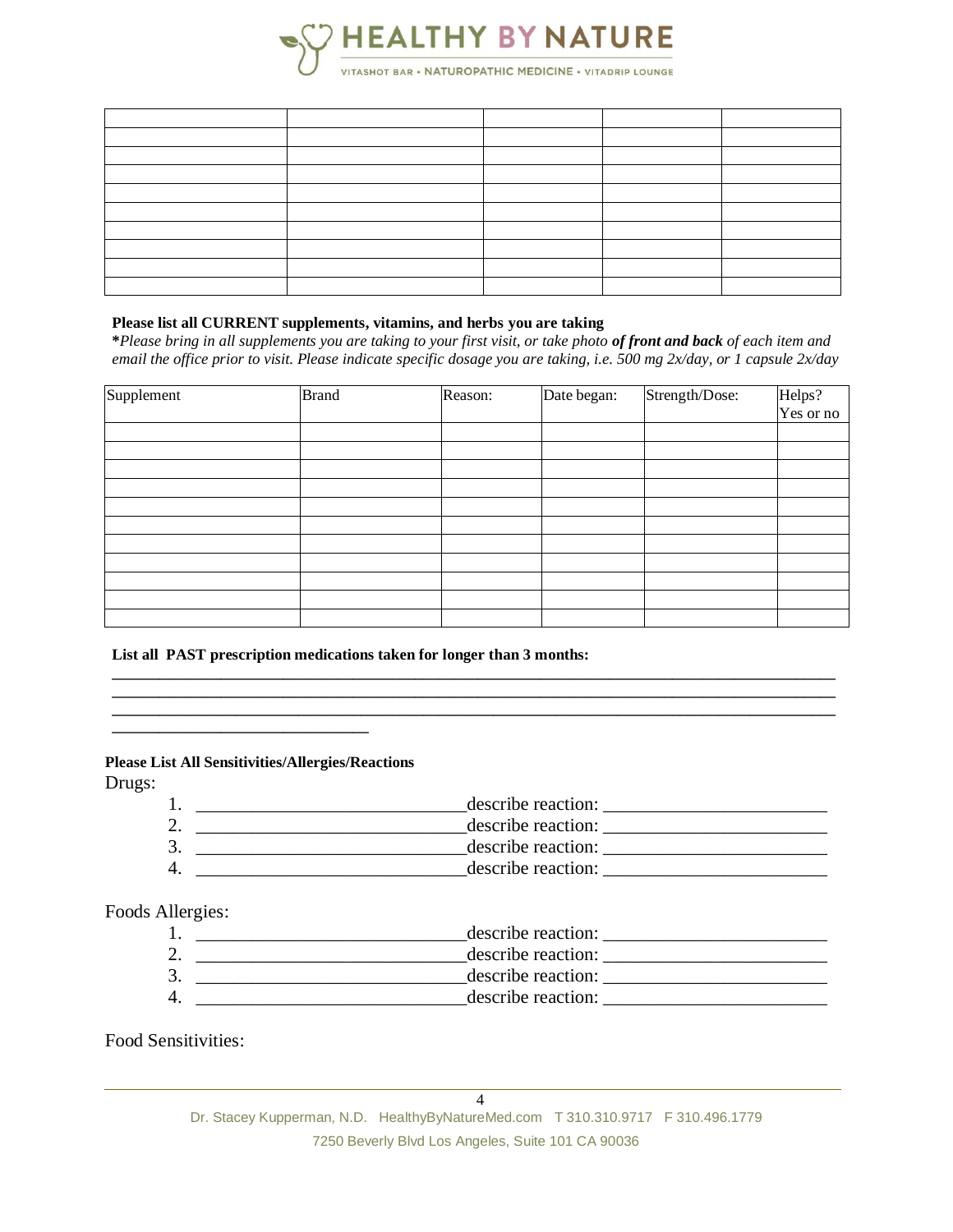

|   | describe reaction: |
|---|--------------------|
|   | describe reaction: |
|   | describe reaction: |
| 6 |                    |
|   | describe reaction: |
| 8 | describe reaction: |

#### Environment:

| describe reaction: |
|--------------------|
| describe reaction: |
| describe reaction: |
| describe reaction: |

#### **Did you have the following Disease (D), Get Immunized for it (I), or Neither (N):**

| Measles:                      | D I N                  | Diptheria:        | I N   |
|-------------------------------|------------------------|-------------------|-------|
| Mumps:                        | D I N                  | Tetanus:          | D I N |
| Rubella:                      | D I N                  | Whooping Cough:   | D I N |
| Chickenpox:                   | D I N                  | Hemophilus (Hib): | D I N |
| German Measles:               | D I N                  | Hepatitis B:      | D I N |
| Gardasil                      | D I N if yes what year |                   |       |
| Influenza Vaccine? If so when |                        |                   |       |
| Other?                        |                        |                   |       |
| Any vaccination reactions:    |                        |                   |       |
|                               |                        |                   |       |

#### **Personal Health Habits**

|                                   |  | Height: Current weight: Weight 1 year ago: Max weight ______ Year                 |
|-----------------------------------|--|-----------------------------------------------------------------------------------|
|                                   |  | Smoker? YES NO PAST Amount/Day ________Years Smoking ______Year Stopped _________ |
|                                   |  |                                                                                   |
|                                   |  | Recreational drug use: YES NO PAST Type: Frequency: _____________________________ |
|                                   |  |                                                                                   |
|                                   |  | What is your energy level (scale of 1-10, $1 =$ no energy, $10 =$ great energy)   |
| Do you exercise regularly? YES NO |  |                                                                                   |
|                                   |  |                                                                                   |
|                                   |  |                                                                                   |
|                                   |  |                                                                                   |
|                                   |  |                                                                                   |
|                                   |  |                                                                                   |
|                                   |  |                                                                                   |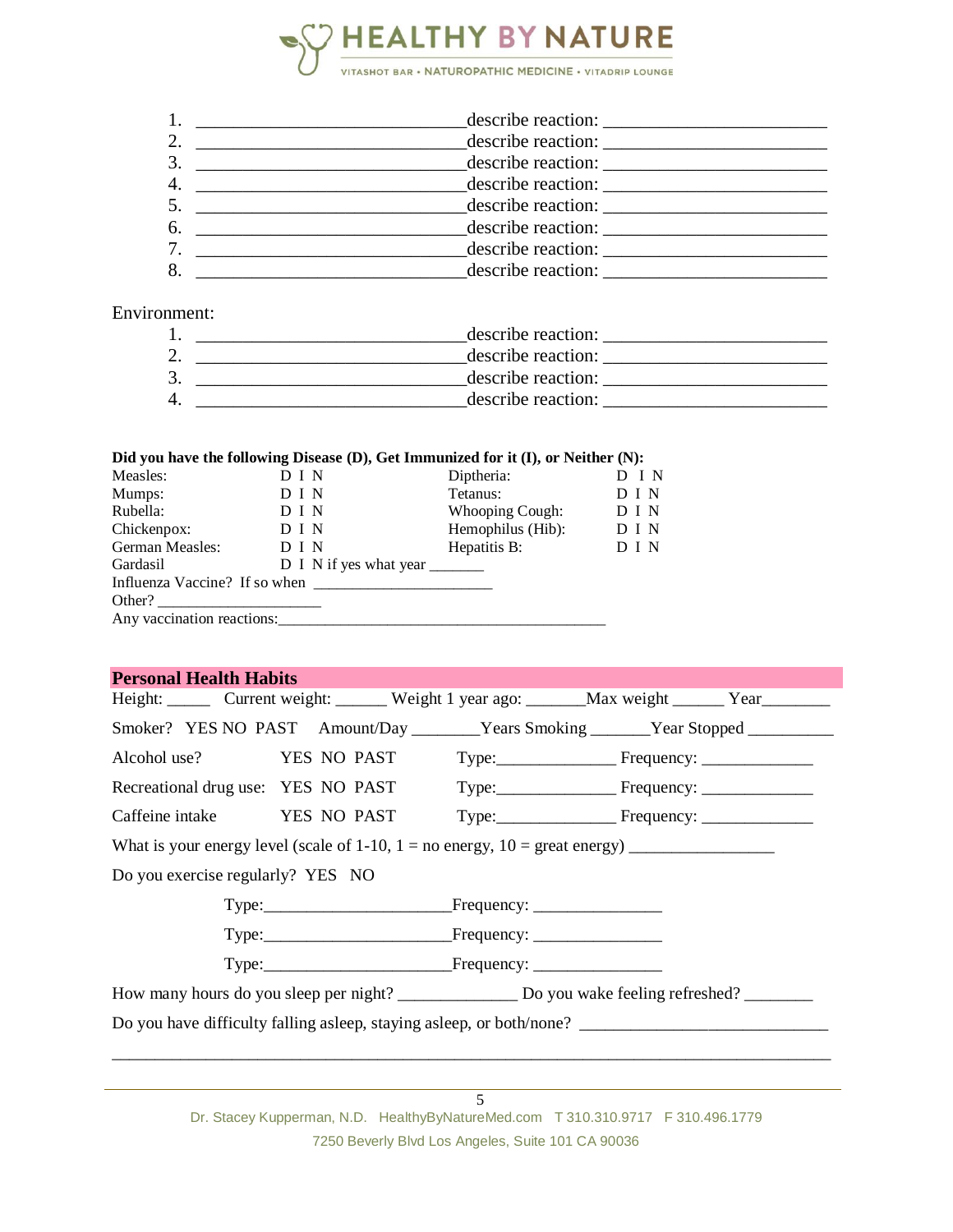

|                                                                                                                           | Any blood, mucus or food particles present in stool? $Y \times Y$ If so, describe:                |
|---------------------------------------------------------------------------------------------------------------------------|---------------------------------------------------------------------------------------------------|
| How would you rate your stress level? $\Box$ Minimal $\Box$ Average $\Box$ Considerable $\Box$ Unbearable                 |                                                                                                   |
|                                                                                                                           |                                                                                                   |
| How much water do you drink per day? Approx ounces/day                                                                    |                                                                                                   |
|                                                                                                                           | Do you currently follow any of the following special diets/ nutritional programs? (Check all that |
| apply)                                                                                                                    |                                                                                                   |
| $\Box$ Vegetarian $\Box$ Vegan $\Box$ Allergy Elimination $\Box$ Low Fat $\Box$ Low Carb $\Box$ High Protein $\Box$ Paleo |                                                                                                   |

 $\Box$  Blood Type  $\Box$  Low sodium  $\Box$  No Dairy  $\Box$  No Wheat  $\Box$  Gluten Free

Other: \_\_\_\_\_\_\_\_\_\_\_\_\_\_\_\_\_\_\_\_\_\_\_\_\_\_\_\_\_\_\_\_\_\_\_\_\_\_\_\_\_\_\_\_\_\_\_\_\_\_\_\_\_\_\_\_\_\_\_\_\_\_\_\_\_\_\_\_\_\_\_\_\_\_\_\_

### **Family History**

|                                                            | Living?<br>Age | Major Health Problems, i.e. cancer (if so what type),<br>High blood pressure, heart attack/stroke, heart disease,              | If deceased, cause<br>of death, age of |
|------------------------------------------------------------|----------------|--------------------------------------------------------------------------------------------------------------------------------|----------------------------------------|
|                                                            |                | asthma, mental illness (type), TB, autoimmune disease,<br>diabetes, thyroid problems (type), osteoporosis,<br>endocrine, other | death                                  |
| Father                                                     |                |                                                                                                                                |                                        |
| Mother                                                     |                |                                                                                                                                |                                        |
| Siblings (m/f)                                             |                |                                                                                                                                |                                        |
| Maternal<br>grandmother                                    |                |                                                                                                                                |                                        |
| Maternal<br>Grandfather                                    |                |                                                                                                                                |                                        |
| Paternal<br>Grandmother                                    |                |                                                                                                                                |                                        |
| Paternal<br>Grandfather                                    |                |                                                                                                                                |                                        |
| Children (age, m/f)                                        |                |                                                                                                                                |                                        |
| Spouse                                                     |                |                                                                                                                                |                                        |
| <b>Other Relatives</b><br>with relevant<br>disease history |                |                                                                                                                                |                                        |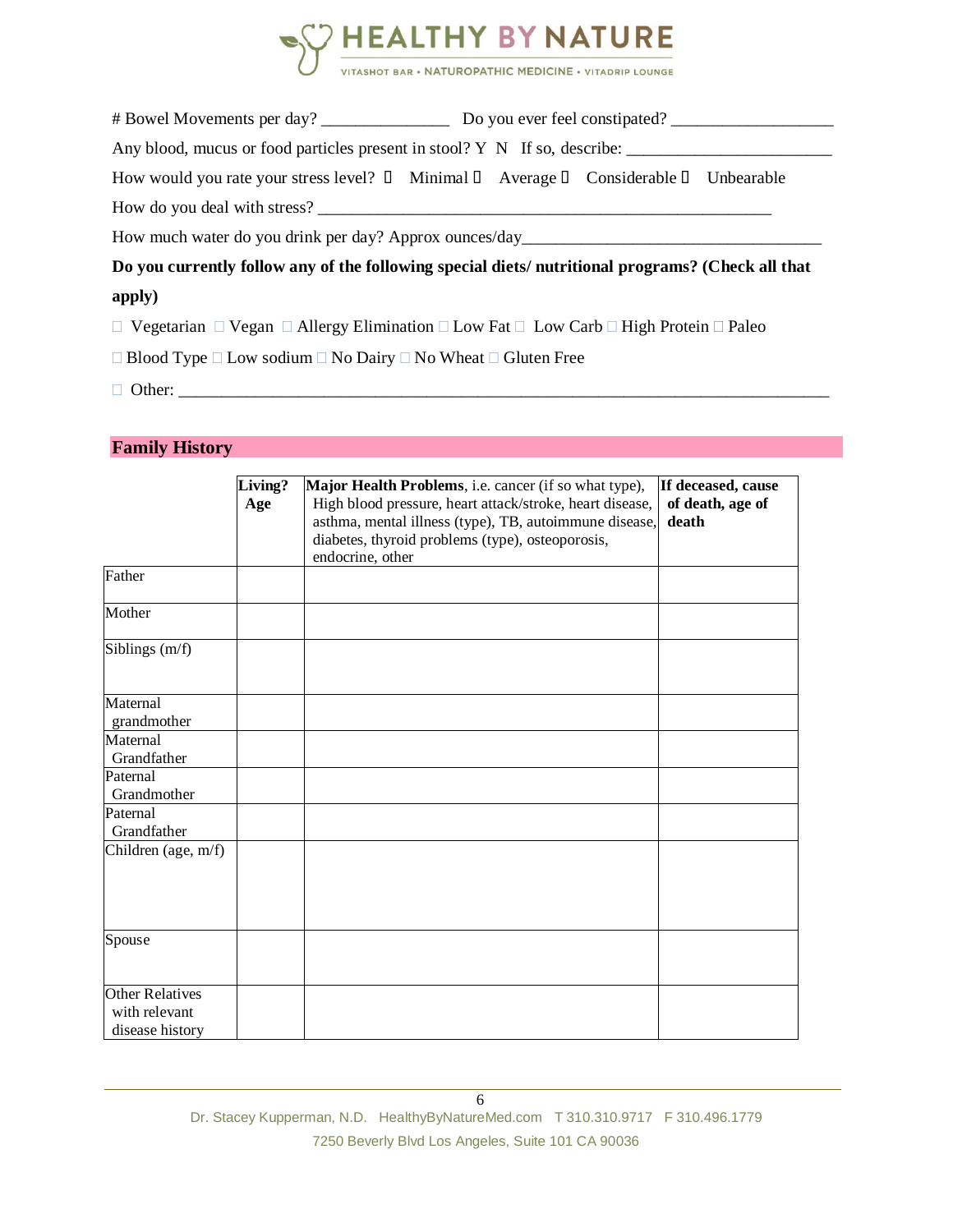

#### **Review of Systems (Please circle Y if you have the problem now, N if never, P if had in past**

|                                                                                  |     |                   |              |      |   | General:             |                                                                                          |     |              |        |
|----------------------------------------------------------------------------------|-----|-------------------|--------------|------|---|----------------------|------------------------------------------------------------------------------------------|-----|--------------|--------|
|                                                                                  |     |                   |              |      |   |                      |                                                                                          |     |              |        |
|                                                                                  |     |                   |              |      |   | Skin:                |                                                                                          |     |              |        |
| Rash:                                                                            |     | Y N               | P            |      |   |                      | Color Change: Y N                                                                        |     | P            |        |
| Hives:                                                                           |     | Y N               | P            |      |   |                      | Lump: $Y \tN$                                                                            |     | P            |        |
| Psoriasis/eczema: Y N                                                            |     |                   | P            |      |   |                      | Itchy: Y N                                                                               |     | P            |        |
| Dry:                                                                             |     | Y N               | P            |      |   |                      |                                                                                          |     | $\mathbf{P}$ |        |
| Cancer:                                                                          |     | Y N               | P            |      |   |                      | Warts/moles: Y N<br>Perspiration: Y N                                                    |     | P            |        |
|                                                                                  |     |                   |              |      |   |                      |                                                                                          |     |              |        |
| Any personal history of skin cancer? _____ yes                                   |     |                   |              |      |   | $\sim$ no            |                                                                                          |     |              |        |
|                                                                                  |     |                   |              |      |   |                      |                                                                                          |     |              |        |
| Headache:<br>Y N                                                                 |     |                   | P            |      |   | Head:                | Migraine:                                                                                |     | P            |        |
| Dandruff:                                                                        |     | Y N P             |              |      |   |                      |                                                                                          | Y N | P            |        |
| Oil/dry hair:                                                                    |     | Y N P             |              |      |   |                      | Head Injury: Y N<br>Hair loss: Y N                                                       |     | P            |        |
|                                                                                  |     |                   |              |      |   |                      |                                                                                          |     |              |        |
|                                                                                  |     |                   |              |      |   | <b>Eyes:</b>         |                                                                                          |     |              |        |
|                                                                                  |     |                   |              |      |   |                      | Blurry vision: $Y \ N$                                                                   |     | P            |        |
| Dry/Watery: Y N P<br>Double vision: Y N P<br>Glaucoma: Y N P                     |     |                   |              |      |   |                      | Cataracts: Y N<br>Styes: Y N                                                             |     | P            |        |
| Glaucoma:                                                                        |     | Y N P             |              |      |   |                      | Styes:                                                                                   |     | P            |        |
| Strain:                                                                          |     | Y N               | $\mathbf{P}$ |      |   |                      | Discharge: Y N<br>Itchy: Y N<br>Itchy: Y N                                               |     | $\mathbf P$  |        |
| Dark under eyelid: Y N                                                           |     |                   | P            |      |   |                      |                                                                                          |     | P            |        |
| Date of last visual acuity exam?________if abnormal, explain: __________________ |     |                   |              |      |   |                      | Date of last ophthalmologic exam? ___________ if abnormal, explain: ____________         |     |              |        |
|                                                                                  |     |                   |              |      |   | Nose:                |                                                                                          |     |              |        |
| Frequent colds: Y N P                                                            |     |                   |              |      |   |                      | Nosebleeds:                                                                              | Y N |              | P      |
| Congestion: Y N                                                                  |     | P<br>$\mathbf{P}$ |              |      |   |                      | Post nasal drip: Y N                                                                     |     |              | P<br>P |
| Polyps: Y N                                                                      |     |                   |              |      |   |                      | Seasonal allergies: Y N                                                                  |     |              |        |
|                                                                                  |     |                   |              |      |   | <b>Mouth/Throat:</b> |                                                                                          |     |              |        |
| Canker sores: Y N                                                                |     | P                 |              |      |   |                      | Cold sores: Y N                                                                          |     | P            |        |
| Y N<br>Sore throat:                                                              |     | P                 |              |      |   |                      | Gum disease:                                                                             | Y N | P            |        |
| Dentures:                                                                        | Y N | P                 |              |      |   |                      | Y N<br>Cavities:                                                                         |     | P            |        |
| Loss of taste: $Y \cdot P$                                                       |     |                   |              |      |   |                      | Hoarseness:                                                                              | Y N | P            |        |
| Do you visit the dentist regularly?                                              |     |                   |              | _yes |   |                      | no If yes, how frequent?                                                                 |     |              |        |
|                                                                                  |     |                   |              |      |   |                      | Do you have dental problems, gum inflammation or gingivitis? Circle which and explain: _ |     |              |        |
|                                                                                  |     |                   |              |      |   |                      |                                                                                          |     |              |        |
| Stiffness:                                                                       | Y N | P                 |              |      |   | Neck:                | Swollen glands: Y N                                                                      |     | P            |        |
| Full movement: Y N                                                               |     | P                 |              |      |   |                      | Tension:                                                                                 | Y N | P            |        |
|                                                                                  |     |                   |              |      |   |                      |                                                                                          |     |              |        |
|                                                                                  |     |                   |              |      |   | <b>Respiratory:</b>  |                                                                                          |     |              |        |
| Cough:                                                                           |     |                   |              | Y N  | P |                      | TB:                                                                                      | Y N | P            |        |
| Shortness of breath with exertion:                                               |     |                   |              | Y N  | P |                      | Bronchitis:                                                                              | Y N | $\mathbf P$  |        |
| Shortness of breath sitting:                                                     |     |                   |              | Y N  | P |                      | Pneumonia:                                                                               | Y N | $\mathbf P$  |        |
| Shortness of breath lying down:                                                  |     |                   |              | Y N  | P |                      | Asthma:                                                                                  | Y N | P            |        |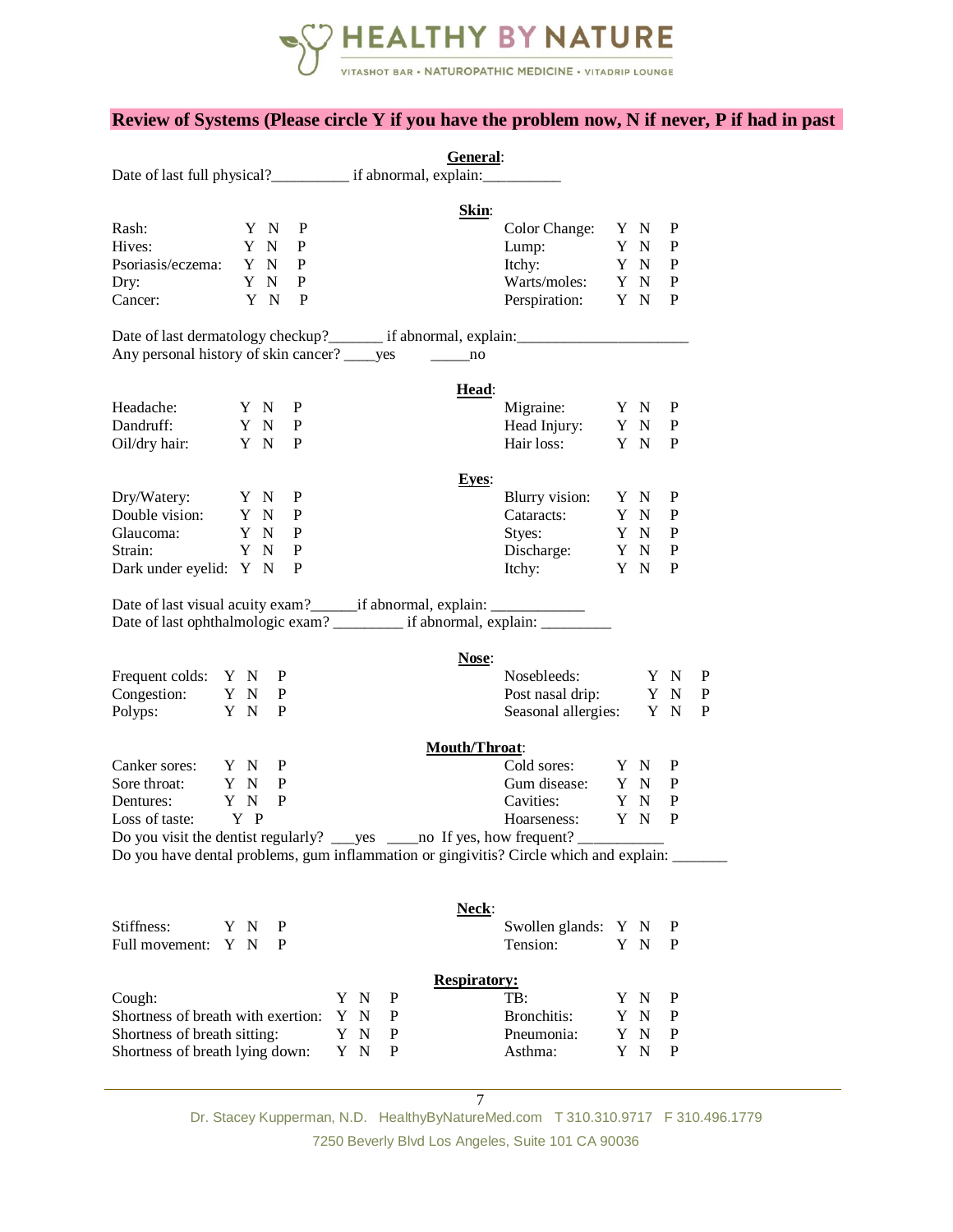

| Wheezing:                                                        |     |     |             | YN P  | Painful breathing: Y N P            |
|------------------------------------------------------------------|-----|-----|-------------|-------|-------------------------------------|
|                                                                  |     |     |             |       | Cardiovascular:                     |
| High blood pressure:                                             |     | Y N | P           |       | Rheumatic Fever: Y N<br>P           |
| Low blood pressure:                                              |     | Y N | P           |       | Murmurs:<br>Y N<br>P                |
| Arrhythmias:                                                     | Y P |     |             |       | Palpitations: Y N<br>P              |
| Edema:                                                           |     | Y N | P           |       | Chest pain: Y N<br>P                |
|                                                                  |     |     |             |       | Gastrointestinal:                   |
| Heartburn:                                                       |     | Y N | P           |       | Bowel movement frequency:           |
| Indigestion:                                                     |     | Y N | P           |       | Recent change in BM: Y N<br>P       |
| Bloating:                                                        |     | Y N | P           |       | Diarrhea or constipation: Y N<br>P  |
| Nausea :                                                         |     | Y N | $\mathbf P$ |       | Hemorrhoids:<br>${\bf P}$<br>Y N    |
| Vomiting:                                                        |     | Y N | P           |       | Gall bladder disease: Y N<br>P      |
| Change in Appetite:                                              |     | Y N | P           |       | Liver disease:<br>P<br>YN           |
| Pancreatitis:                                                    | Y N |     | P           |       | Y N<br>P<br>Ulcer:                  |
| If over age 50, have you had a colonoscopy? _____ yes, ______ no |     |     |             |       |                                     |
|                                                                  |     |     |             |       |                                     |
|                                                                  |     |     |             |       |                                     |
|                                                                  |     |     |             |       | <b>Urinary Tract:</b>               |
| Incontinence:                                                    |     | Y N | P           |       | Pain with urination: Y N<br>P       |
| Frequent infections: Y N                                         |     |     | $\mathbf P$ |       | Kidney stones: Y N<br>P             |
| Urgency:                                                         |     | Y N | P           |       | Discharge/blood: Y N<br>P           |
|                                                                  |     |     |             |       | <b>Musculoskeletal:</b>             |
| Weakness: Y N<br>P                                               |     |     |             |       | Arthritis: Y N<br>P                 |
| Stiffness: Y N<br>P                                              |     |     |             |       | Leg cramps: Y N<br>P                |
| Tremors: Y N<br>P                                                |     |     |             |       | Pain: Y N<br>P                      |
|                                                                  |     |     |             |       | <b>Nervous System</b>               |
| Paralysis:                                                       |     | Y N | P           |       | Sciatica:<br>Y N<br>P               |
| Tingling/numbness:                                               |     | Y N | $\mathbf P$ |       | Carpal tunnel syndrome: Y N<br>P    |
| Seizures:                                                        |     | Y N | P           |       | Fainting:<br>Y N<br>P               |
|                                                                  |     |     |             |       | <b>Mental/Emotional:</b>            |
| Depression:<br>Y N                                               | P   |     |             |       | Anger/irritability: Y N<br>P        |
| Suicidal:<br>N<br>Y                                              | P   |     |             |       | High-strung/tense: Y N<br>P         |
| Anxiety:<br>Y N                                                  | P   |     |             |       | Fear/Panic:<br>P<br>ΥN              |
|                                                                  |     |     |             |       |                                     |
| Male Genitalia:<br>Sexually transmitted disease:                 |     |     |             | Y N P | Sexually active: Y N P              |
| If yes, please elaborate: ____                                   |     |     |             |       | With: I men I women I both          |
| Hernia:                                                          | Y N |     | P           |       | Testicular pain/swelling: Y N<br>P  |
| Discharge:                                                       |     | Y N | P           |       | Prostate disease/symptoms: Y N<br>P |

Trouble with sexual function or libido? Y N P Date of last prostate exam?

8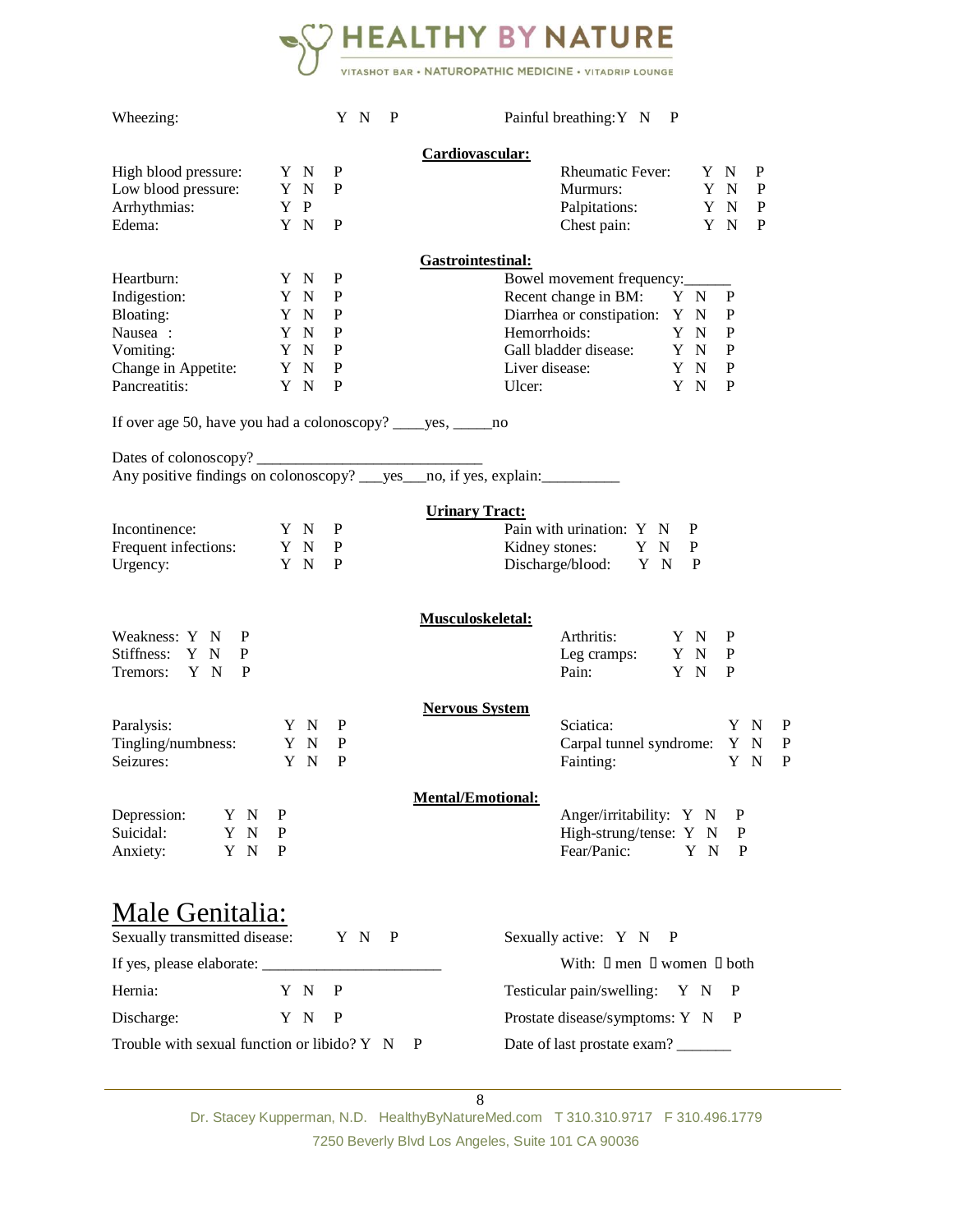

Trouble with urination (frequency, urgency, pain, dribbling?) \_\_\_\_\_\_\_\_\_\_\_\_\_\_\_\_\_\_\_\_\_\_\_\_\_\_\_\_

\_\_\_\_\_\_\_\_\_\_\_\_\_\_\_\_\_\_\_\_\_\_\_\_\_\_\_\_\_\_\_\_\_\_\_\_\_\_\_\_\_\_\_\_\_\_\_\_\_\_\_\_\_\_\_\_\_\_\_\_\_\_\_\_\_\_\_\_\_\_\_\_\_\_\_\_\_\_

Any additional information you would like to share? \_\_\_\_\_\_\_\_\_\_\_\_\_\_\_\_\_\_\_\_\_\_\_\_\_\_\_\_\_\_\_\_\_\_\_

## Female Genitalia:

| Do you have any menstrual problems? If so what? _________________________________                   |                       |  |                   |  |  |  |  |  |  |  |  |
|-----------------------------------------------------------------------------------------------------|-----------------------|--|-------------------|--|--|--|--|--|--|--|--|
| Age periods began:                                                                                  |                       |  |                   |  |  |  |  |  |  |  |  |
| How often periods occur (i.e. every 28 days, every 2 weeks, etc): ______________                    |                       |  |                   |  |  |  |  |  |  |  |  |
| Last Menstrual Period? This means when was day 1 of last period? _______________                    |                       |  |                   |  |  |  |  |  |  |  |  |
| How long periods last (days you bleed): _____________                                               |                       |  |                   |  |  |  |  |  |  |  |  |
| If menopausal, since what age:                                                                      |                       |  |                   |  |  |  |  |  |  |  |  |
| If perimenopause or menopause, list any symptoms _______________________________                    |                       |  |                   |  |  |  |  |  |  |  |  |
| Times Pregnant: Miscarriages: Miscarriages: Abortions: How many births:                             |                       |  |                   |  |  |  |  |  |  |  |  |
| <b>Periods:</b>                                                                                     |                       |  |                   |  |  |  |  |  |  |  |  |
| Heavy Bleeding: Y P N                                                                               |                       |  |                   |  |  |  |  |  |  |  |  |
| Cramping: Y P N                                                                                     |                       |  |                   |  |  |  |  |  |  |  |  |
| Pain: Y P N                                                                                         |                       |  |                   |  |  |  |  |  |  |  |  |
| PMS: Y P N                                                                                          |                       |  |                   |  |  |  |  |  |  |  |  |
| Food Cravings: Y P N                                                                                |                       |  |                   |  |  |  |  |  |  |  |  |
| Sexual Active: Y N P With: I men I women I both                                                     |                       |  |                   |  |  |  |  |  |  |  |  |
| Healthy Libido: Y N P                                                                               |                       |  |                   |  |  |  |  |  |  |  |  |
| Pain With Intercourse: Y N P                                                                        |                       |  |                   |  |  |  |  |  |  |  |  |
| Vaginitis: Y N P                                                                                    |                       |  |                   |  |  |  |  |  |  |  |  |
| Vaginal dryness?: Y N P                                                                             |                       |  |                   |  |  |  |  |  |  |  |  |
| Last Pap Smear:                                                                                     | Diagnosis: __________ |  |                   |  |  |  |  |  |  |  |  |
| Ever have abnormal PAP?: Y P N                                                                      |                       |  |                   |  |  |  |  |  |  |  |  |
|                                                                                                     |                       |  |                   |  |  |  |  |  |  |  |  |
| How frequently do you have gyn exams/pap smears?_________________________________                   |                       |  |                   |  |  |  |  |  |  |  |  |
| Any Birth Control (please list types and ages used):                                                |                       |  |                   |  |  |  |  |  |  |  |  |
| Do you have any unusual vaginal itching, burning or discharge? $Y \times P$ if so, please describe: |                       |  |                   |  |  |  |  |  |  |  |  |
| <b>Sexually Transmitted Diseases:</b>                                                               |                       |  | Y P N if yes what |  |  |  |  |  |  |  |  |
| Any cervical cancer history?                                                                        |                       |  |                   |  |  |  |  |  |  |  |  |
| Any ovarian cancer history?                                                                         |                       |  |                   |  |  |  |  |  |  |  |  |
| Any breast cancer history?                                                                          |                       |  |                   |  |  |  |  |  |  |  |  |
|                                                                                                     |                       |  |                   |  |  |  |  |  |  |  |  |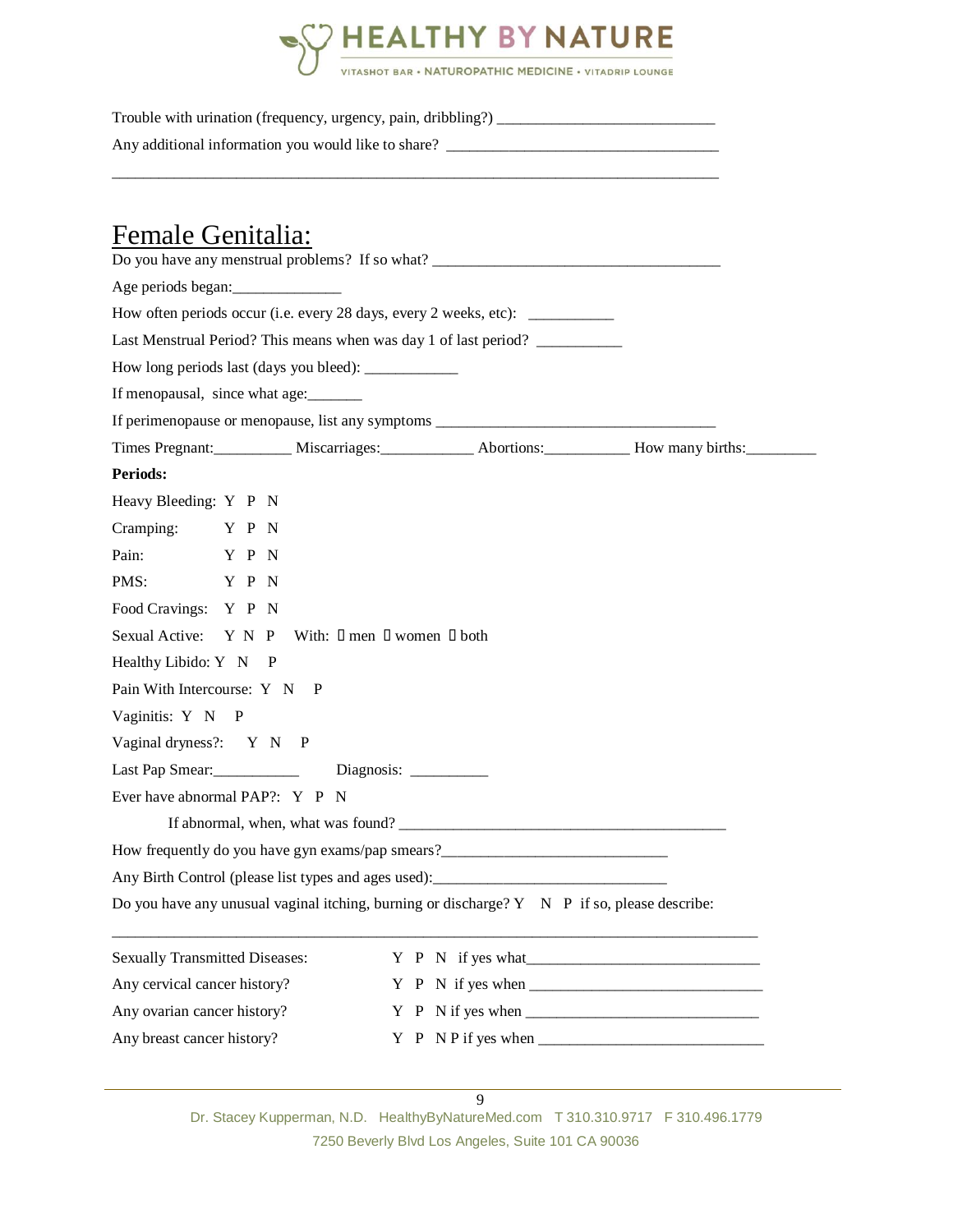

 $\_$  ,  $\_$  ,  $\_$  ,  $\_$  ,  $\_$  ,  $\_$  ,  $\_$  ,  $\_$  ,  $\_$  ,  $\_$  ,  $\_$  ,  $\_$  ,  $\_$  ,  $\_$  ,  $\_$  ,  $\_$  ,  $\_$  ,  $\_$  ,  $\_$  ,  $\_$  ,  $\_$  ,  $\_$  ,  $\_$  ,  $\_$  ,  $\_$  ,  $\_$  ,  $\_$  ,  $\_$  ,  $\_$  ,  $\_$  ,  $\_$  ,  $\_$  ,  $\_$  ,  $\_$  ,  $\_$  ,  $\_$  ,  $\_$  ,  $\_$  ,  $\_$  ,  $\_$  ,  $\_$  ,  $\_$  ,  $\_$  ,  $\_$  ,  $\_$  ,  $\_$  ,  $\_$  ,  $\_$  ,  $\_$  ,  $\_$  ,  $\_$  ,  $\_$  ,  $\_$  ,  $\_$  ,  $\_$  ,  $\_$  ,  $\_$  ,  $\_$  ,  $\_$  ,  $\_$  ,  $\_$  ,  $\_$  ,  $\_$  ,  $\_$  ,  $\_$  ,  $\_$  ,  $\_$  ,  $\_$  ,  $\_$  ,  $\_$  ,  $\_$  ,  $\_$  ,  $\_$  ,  $\_$  , \_\_\_\_\_\_\_\_\_\_\_\_\_\_\_\_\_\_\_\_\_\_\_\_\_\_\_\_\_\_\_\_\_\_\_\_\_\_\_\_\_\_\_\_\_\_\_\_\_\_\_\_\_\_\_\_\_\_\_\_\_\_\_\_\_\_\_\_\_\_\_\_\_\_\_\_\_\_\_\_\_\_\_\_\_\_\_\_\_\_\_\_\_  $\_$  ,  $\_$  ,  $\_$  ,  $\_$  ,  $\_$  ,  $\_$  ,  $\_$  ,  $\_$  ,  $\_$  ,  $\_$  ,  $\_$  ,  $\_$  ,  $\_$  ,  $\_$  ,  $\_$  ,  $\_$  ,  $\_$  ,  $\_$  ,  $\_$  ,  $\_$  ,  $\_$  ,  $\_$  ,  $\_$  ,  $\_$  ,  $\_$  ,  $\_$  ,  $\_$  ,  $\_$  ,  $\_$  ,  $\_$  ,  $\_$  ,  $\_$  ,  $\_$  ,  $\_$  ,  $\_$  ,  $\_$  ,  $\_$  ,  $\_$  ,  $\_$  ,  $\_$  ,  $\_$  ,  $\_$  ,  $\_$  ,  $\_$  ,  $\_$  ,  $\_$  ,  $\_$  ,  $\_$  ,  $\_$  ,  $\_$  ,  $\_$  ,  $\_$  ,  $\_$  ,  $\_$  ,  $\_$  ,  $\_$  ,  $\_$  ,  $\_$  ,  $\_$  ,  $\_$  ,  $\_$  ,  $\_$  ,  $\_$  ,  $\_$  ,  $\_$  ,  $\_$  ,  $\_$  ,  $\_$  ,  $\_$  ,  $\_$  ,  $\_$  ,  $\_$  ,  $\_$  ,  $\_$  ,

| Thermography: Y P N if yes when                |
|------------------------------------------------|
| Dexa Scan Y P N If Yes, what were the results: |
| Use of Hormones: $Y \cdot P \cdot N$ type      |
| Do you perform regular breast self exams?      |

#### **Is there anything else you want to share?**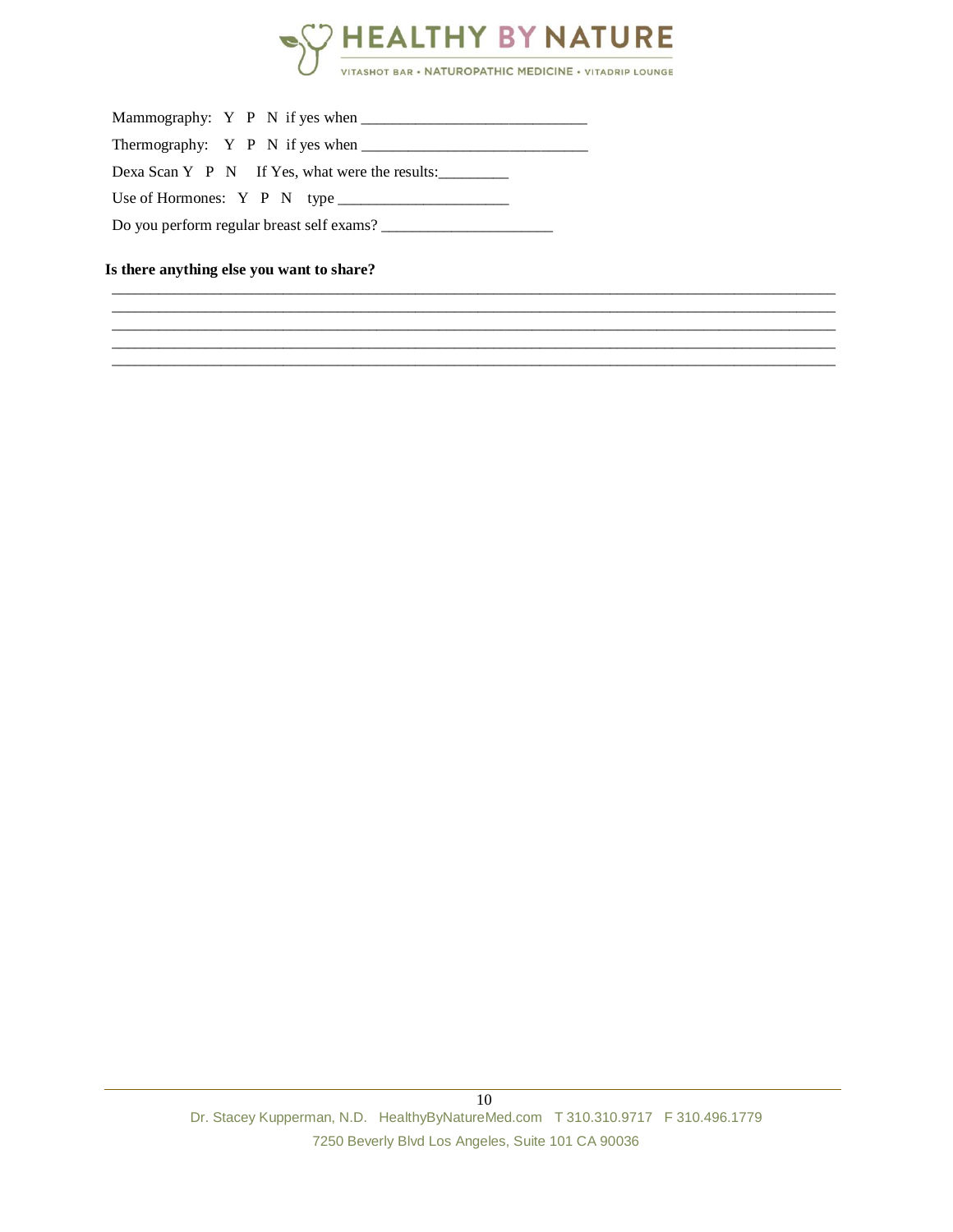

## **Dr. Stacey D Kupperman, ND Financial Policy**

**Thank you for choosing me as your healthcare provider. I will do my best to provide you with the highest quality medical services. I feel that it is very important that my patients have a clear understanding of my expectations regarding billing and payment. Please read and sign the following financial policy prior to your treatment. Should you have any questions, feel free to ask.**

Dr. Stacey D. Kupperman, ND is not currently billing insurance at this time. Naturopathic medicine is covered by very few insurance companies in California. Payment will be expected at time of service. If you would like to submit paperwork to your insurance company on your own, please ask and you will be provided you with the appropriate *Superbill* to do so.

Some of the laboratory work performed at the office and through adjunct lab testing locations are covered by insurance. If this is the case, your insurance information must be provided and sent with the labs. The laboratory companies will bill your insurance company. Please understand that although they will attempt to bill your insurance company for you, if your insurance rejects coverage, you will be required to provide full payment for these services. Please understand that this is all handled by the independent lab companies, and Dr. Kupperman is not involved in the insurance billing process.

If a payment is made by check and the check is returned for non-sufficient funds, you will be charged an additional \$20 to your account. If that happens, you will be asked to remit the amount of the check plus the service charge in cash within 10 days. If your account has not cleared by then, we will refer it for collection action.

I also may ask for a credit card number from you up-front. This is because I offer the option of phone consultations for my patients' convenience. This will require a credit card to be charged in my office to cover this consultation. I also offer to ship my patients supplements to their home if they are unable to come to the office to pick up refills. Again, for this service, it is required to have a credit card number on hand in the office.

Showing up on time for your scheduled appointment is very important. If you are unable to make your appointment, you will need to give our office at least 24 hours notice. Unless otherwise agreed upon**, the full cost of the appointment will be charged without this notification.**

#### **Fee Schedule:**

**Initial Consultation**: \$495.00

**Follow Up Appointments:** rates vary depending on time requirements and complexity Standard Follow Up Appointment – (30-45 min): \$175 Extended Level 1 Follow Up Appointment – (45-60 min): \$200 Extended Level 2 Follow Up Appointment - (60+ minutes): \$225 and up

#### **I HAVE READ AND FULLY UNDERSTAND Dr. STACEY KUPPERMAN'S POLICY.**

Signature of responsible party\_\_\_\_\_\_\_\_\_\_\_\_\_\_\_\_\_\_\_\_\_\_\_\_\_\_\_\_\_\_\_\_\_Date\_\_\_\_\_\_\_\_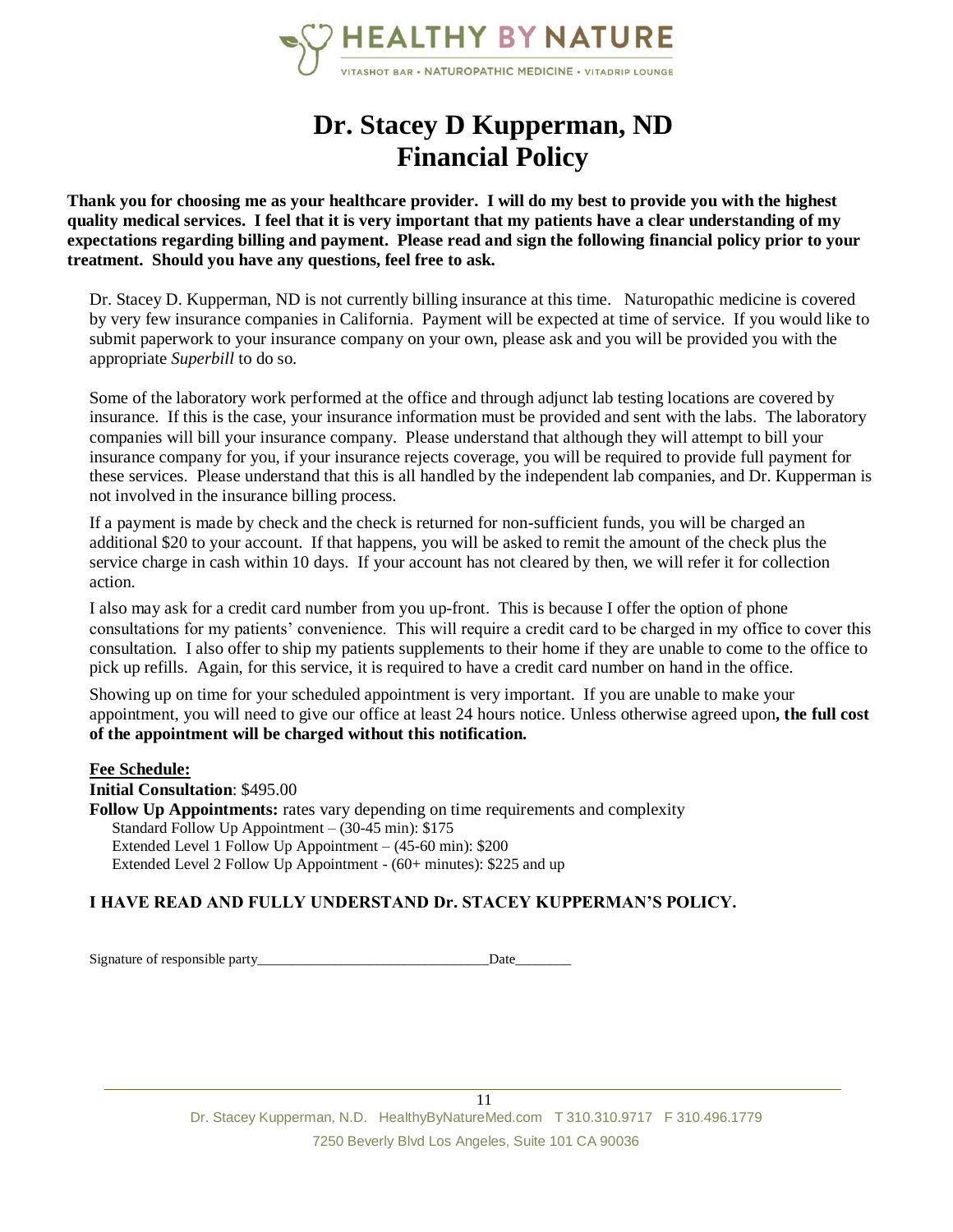

## **INFORMED CONSENT FOR TREATMENT**

Dr. Stacey Kupperman provides efficacious therapies for the treatment of acute and chronic system disorders. These therapies, many of which have been in continuous use throughout the world for decades, have been documented as effective and safe in respected journals worldwide. In spite of this evidence, many state and national medical authorities consider some of these therapies "experimental" and "non-prevailing". Currently, the FDA has not given official approval of the following therapies offered by Dr. Kupperman: Intravenous hydrogen peroxide, mega-dose vitamin C, IV chelation (using EDTA, DMPS and DMSA) or oral chelation, IV vitamin/mineral replacement infusions, and bio-identical hormone replacement therapy.

I understand that by signing this Consent for Treatment using Investigational Therapies document, I will become a patient of Dr. Kupperman who may use therapies discussed in this document.

I have been given neither assurance of improvement or recovery nor guarantee of safety or efficacy as a participant in this program. Neither I nor my heirs shall hold Dr. Kupperman liable or responsible for any presumed reaction or obvious reaction considered undesirable resulting from the therapy used that I have chosen to have performed on or within my body. Therefore, it is my right to contract for any and all of the above therapies, and is my right to stop at any time during the program of therapies that have been agreed upon by myself and Dr. Kupperman or her designates.

I hereby authorize Dr. Stacey D Kupperman, ND, to perform the following specific procedures as necessary to facilitate my diagnosis and treatment:

**Medicinal use of nutrition:** Therapeutic nutrition, nutritional supplementation, and intravenous and muscular vitamin injections

**BioIdentical Hormone Therapy**: The use of compounded bio-identical hormones to help restore and balance optimal hormone levels.

**Botanical medicine:** Botanical substances may be prescribed as teas, alcohol or glycerite based tinctures, capsules, tablets, creams, plasters, or suppositories.

**Homeopathic medicine:** The use of highly dilute quantities of naturally occurring plants, animals, and minerals to gently stimulate the body's healing responses.

**Lifestyle counseling and hygiene:** Diet therapy, promotion of wellness including recommendations for exercise, sleep, stress reduction, and balancing of work and social activities.

**Physical medicine:** Hydrotherapy, stretching, manipulation, and electrical muscle stimulation.

**Psychological Counseling**

**Pharmaceutical prescribing** if indicated

I recognize the potential risks and benefits of these procedures as described below:

Potential risks: allergic reactions to prescribed herbs and supplements, side effects of natural medications, aggravation of pre-existing symptoms, discomfort, pain, infection, burns, nausea, light headedness, inconvenience of lifestyle changes, injury from injections, venipuncture, or procedures. **Notify Dr. Kupperman if you experience any symptoms which may be secondary to the above procedures.**

Potential benefits: restoration of health and the body's maximal functional capacity without the use of drugs or surgery, relief of pain, and symptoms of disease, assistance in injury and disease recovery, and prevention of disease or its progression.

Notice to pregnant women: All female patients must alert the doctor if they know or suspect that they are pregnant as some of the therapies used could present a risk to the pregnancy.

**Notice to Women receiving hormone therapy**: All females receiving hormone therapy must agree to see a gynecologist and receive yearly PAP and breast exams.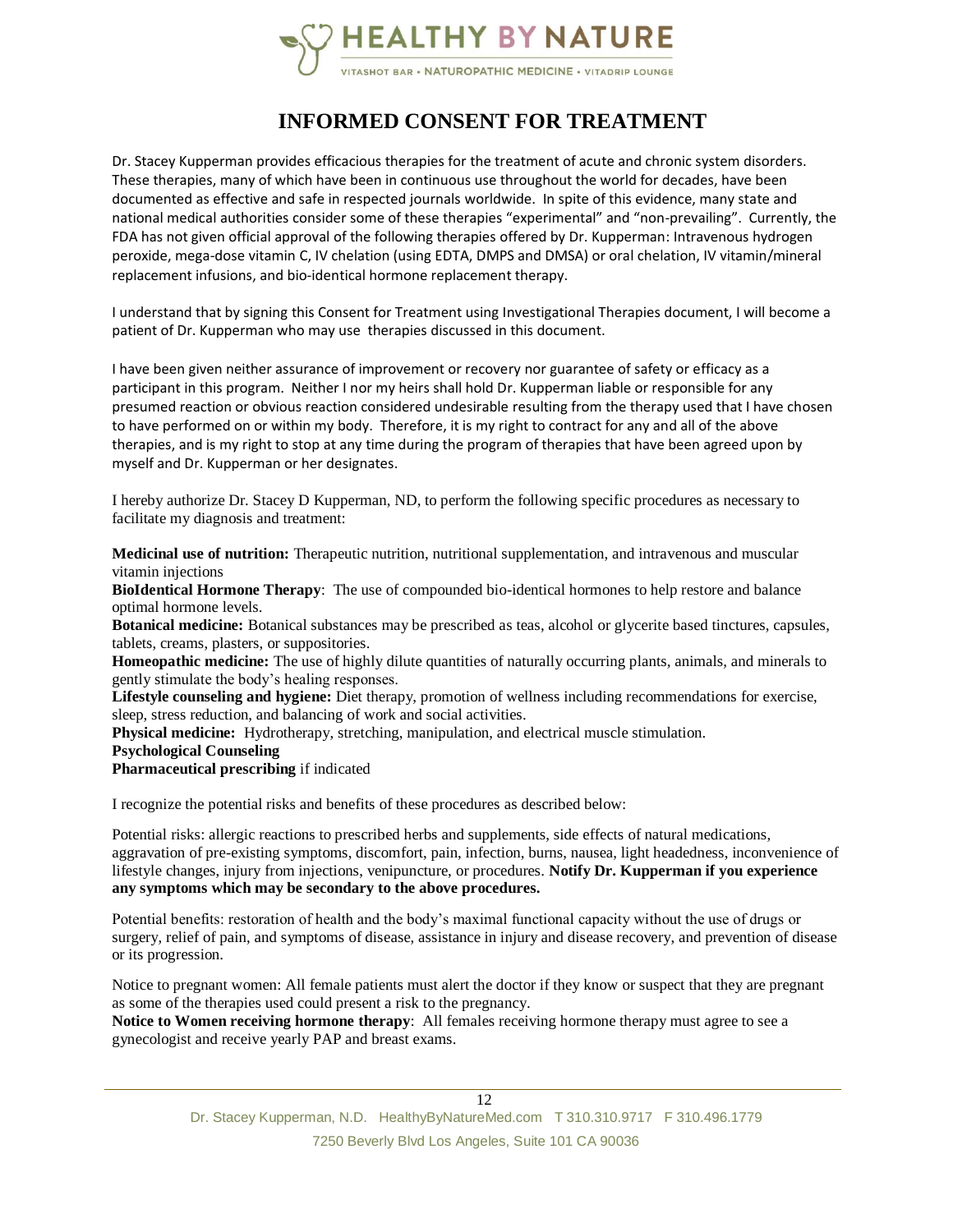

With this knowledge, I voluntarily consent to the above procedures, realizing that no guarantees have been given to me by Dr. Kupperman regarding cure or improvement of my condition. I understand that I am free to withdraw my consent and to discontinue participation in these procedures at any time.

I understand that a record will be kept of the health services provided to me. This record will be kept confidential and will not be released to others unless so directed by myself, or my representative, or unless it is required by law. I understand that my medical record will be kept for a minimum of three, but no more than ten years after the date of my last visit. I understand that information from my medical record may be analyzed for research purposes, and that my identity will be protected and kept confidential. I understand that any questions I have will be answered by my practitioner to the best of his/her ability.

Signature of patient Date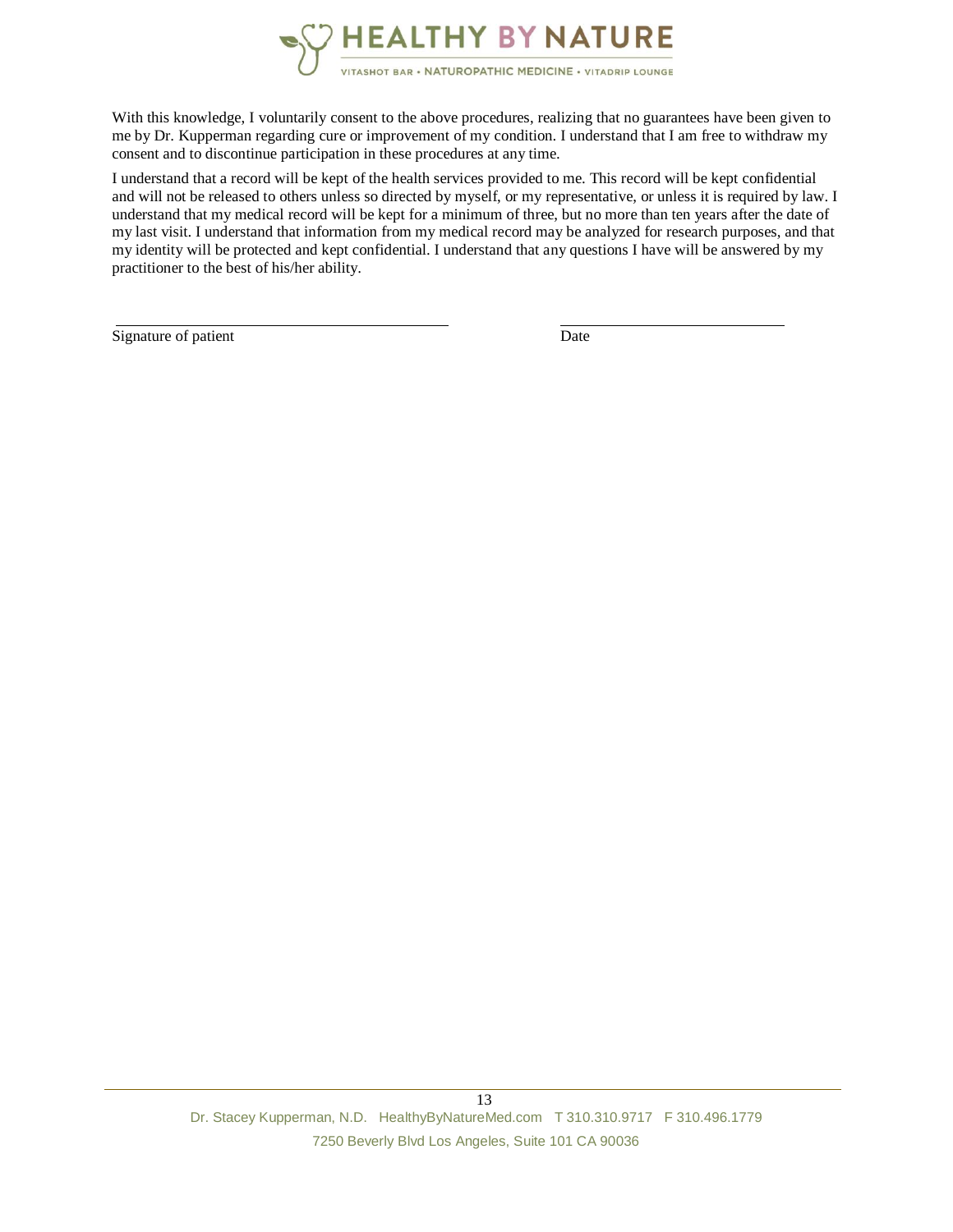

#### **Notice Of Privacy Practices**

**This notice describes how medical information about you may be used and disclosed and how you can get access to this information. Please review it carefully.**

#### **OUR PLEDGE REGARDING MEDICAL INFORMATION**

The privacy of your medical information is important to us. We understand that your medical information is personal and we are committed to protecting it. We create a record of the care and services you receive at our clinic. We need this record to provide you with quality care and to comply with certain legal requirements. This notice will tell you about the ways we may use and share medical information about you. We also describe your rights and certain duties we have regarding the use and disclosure of medical information.

#### **OUR LEGAL DUTY**

Law requires us to:

- 1. Keep your medical information private.
- 2. Give you this notice describing our legal duties, privacy practices, and your rights regarding your medical information.
- 3. Follow the terms of the current notice.

We have the right to:

- 1. Change our privacy practices and the terms of this notice at any time, provided that the changes are permitted by law.
- 2. Make the changes in our privacy practices and the new terms of our notice effective for all medical information that we keep, including information previously created or received before the changes.

Notice of change to privacy practices:

1. Before we make an important change in our privacy practices, we will change this notice and make the new notice available upon request.

#### **USE AND DISCLOSURE OF YOUR MEDICAL INFORMATION**

The following section describes different ways that we use and disclose medical information. Not every use or disclosure will be listed. However, we have listed all of the different ways we are permitted to use and disclose medical information. **We will not use or disclose your medical information for any purpose not listed below, without your specific written authorization**. Any specific written authorization you provide may be revoked at any time by writing to us at the address provided at the end of this notice.

**FOR TREATMENT:** We may use medical information about you to provide you with medical treatment or services. We may disclose medical information about you to doctors, nurses, technicians, medical students, or other people who are taking care of you. We may also share medical information about you to your other health care providers to assist them in treating you.

**FOR PAYMENT**: We may use and disclose your medical information for payment purposes. A bill may be sent to you or a third-party payer. The information on or accompanying the bill may include your medical information.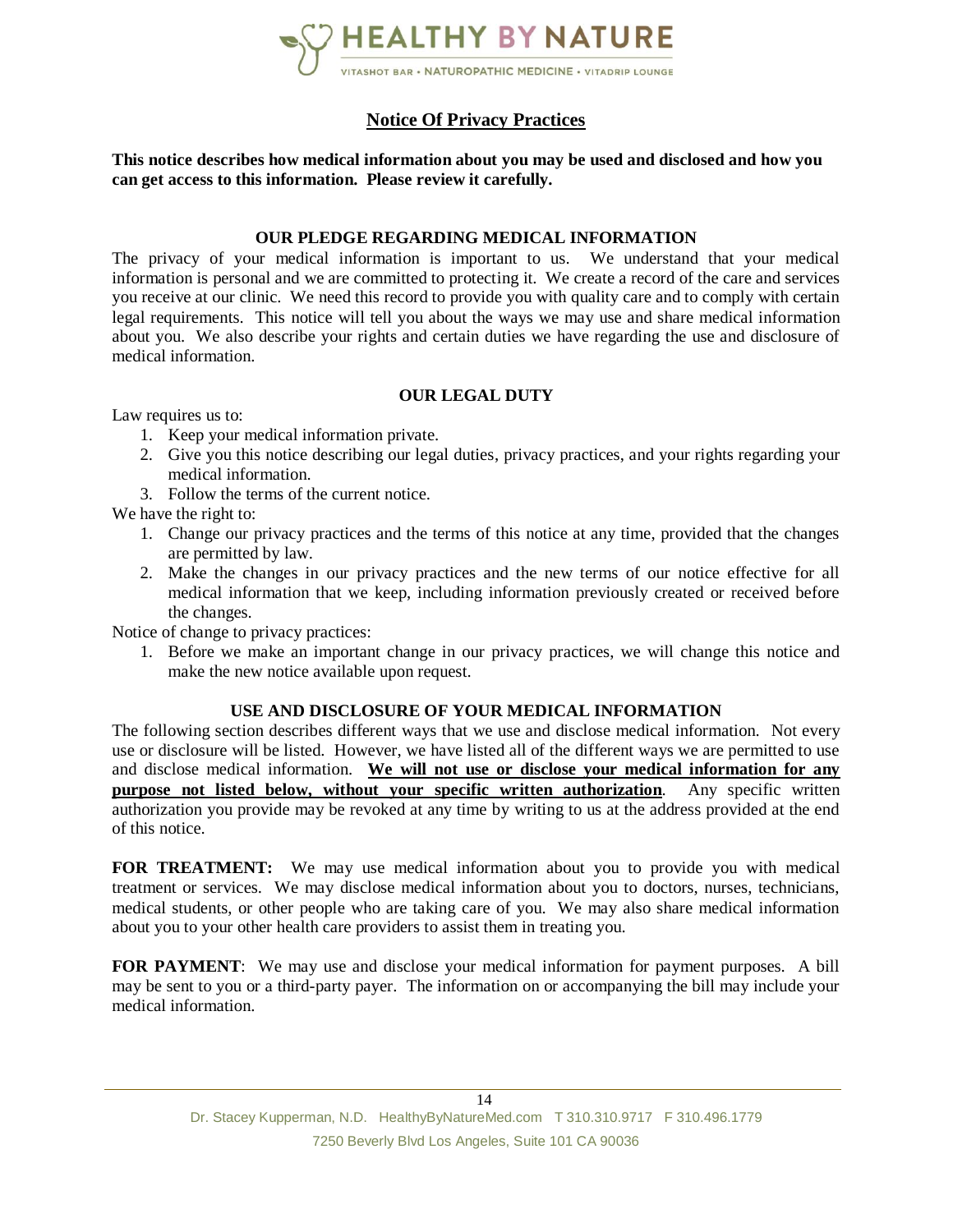

## **Acknowledgment of Receipt of Notice of Privacy Practices**

Use and disclosure of protected health information is regulated by a federal law known as The Health Insurance Portability and Accountability Act of 1996 ("HIPAA"). Under HIPAA, providers of healthcare are required to give patients their Notice of Privacy Practices for Protected Health Information and make a good faith effort to obtain a written acknowledgment that this notice was received.

| Therefore, I,                                                                        | (printed name of patient or |
|--------------------------------------------------------------------------------------|-----------------------------|
| legal guardian), acknowledge that <b>Dr. Stacey D. Kupperman</b> has provided a      |                             |
| written copy of its Notice of Privacy Practices for Protected Health Information for |                             |
| (print name of patient):                                                             |                             |

\_\_\_\_\_\_\_\_\_\_\_\_\_\_\_\_\_\_\_\_\_\_\_\_\_\_\_\_\_\_\_ \_\_\_\_\_\_\_\_\_\_\_\_\_\_\_\_\_\_\_\_\_\_\_\_\_

| Signature of Patient, Parent or Legal Guardian |  |  |
|------------------------------------------------|--|--|
|                                                |  |  |
|                                                |  |  |
|                                                |  |  |

 $\frac{1}{20}$ Date (mm/dd/yyyy)

Printed Name Relationship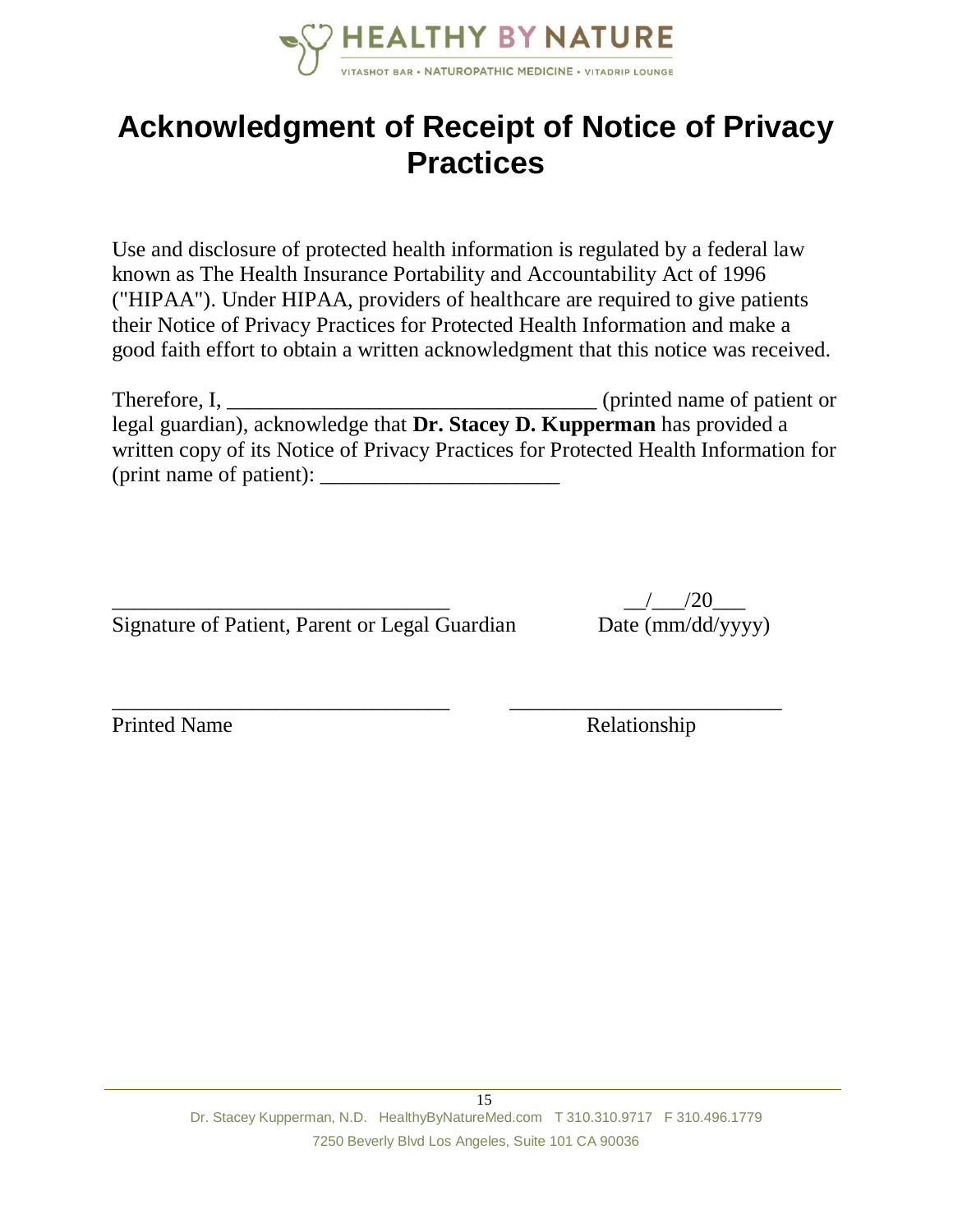

# **OFFICE POLICIES**

PATIENT NAME: DATE OF VISIT:

Welcome to the medical office of Dr. Stacey Kupperman. We understand you have to come to our office to receive specialized evaluation and care. Our staff will do their best to assist you in your needs. To help you understand our office, please read and initial the following statements:

I understand that all appointments are a contract of time with the doctor whose time is reserved for me and that I am ALWAYS responsible to call if I must reschedule an appointment. I agree to provide at least 24 hour notice of cancellation of any appointment. By being a patient you are required to reserve your date by giving a credit card to hold your appointment. If the patient forgets or is a no show, the patient will be charged a fee for the missed appointment (detailed below). Keep in mind, that time slot could have gone to another patient.

\_\_\_\_ I understand that Dr. Kupperman's time is reserved for me, and that if I arrive late to my appointment, or do not have my intake paperwork completed, my appointment may be shortened to honor other appointments which follow mine. Regardless of time spent, I am responsible for the full cost of the appointment scheduled.

New Patient Appointments

- All new patients are required to provide a valid credit card number, including expiration date, security code, and billing zip code, in order to schedule a new patient appointment. This card will be kept on file and may be charged for appointment cancellations and no-shows.
- If you cancel your new patient appointment with less than 24 hours' notice and choose not to reschedule, your credit card will be charged 50% of the initial consultation fee (see Cancellation Policy below).

#### \_\_\_\_ **Cancellation Policy**

- **A minimum of 24 hours' notice is required to cancel any appointment. If you cancel any appointment within 24 hours of your scheduled appointment, your credit card will be charged 50% of the booked appointment fee.**
- **If you fail to show for your appointment without notification, your credit card will be charged for the full price of the visit.**

Phone/Skype Appointments: Dr. Kupperman also provides patients with phone and/or skype consultations. The charges are billed like an office visit and are based on medical necessity.

Email Policy: Dr. Kupperman is happy to answer quick questions via email, such as clarification on treatment plans and matters that do not involve medical treatment or advice. Any email correspondence that extends beyond basic questions and concerns, involves changes in symptoms, new symptoms, medical advice, changes to prescriptions, or any matter that Dr. Kupperman determines to be beyond what is appropriate for email correspondence will require the patient to schedule an office visit to address such matters.

Laboratory Testing & Fees

- Discounted rates on blood tests are available for uninsured patients, and fees for this service are collected up front, paid directly to the doctor.
- A lab handling fee is charged for all laboratory tests.

\_\_\_\_ Laboratory Testing Review and Release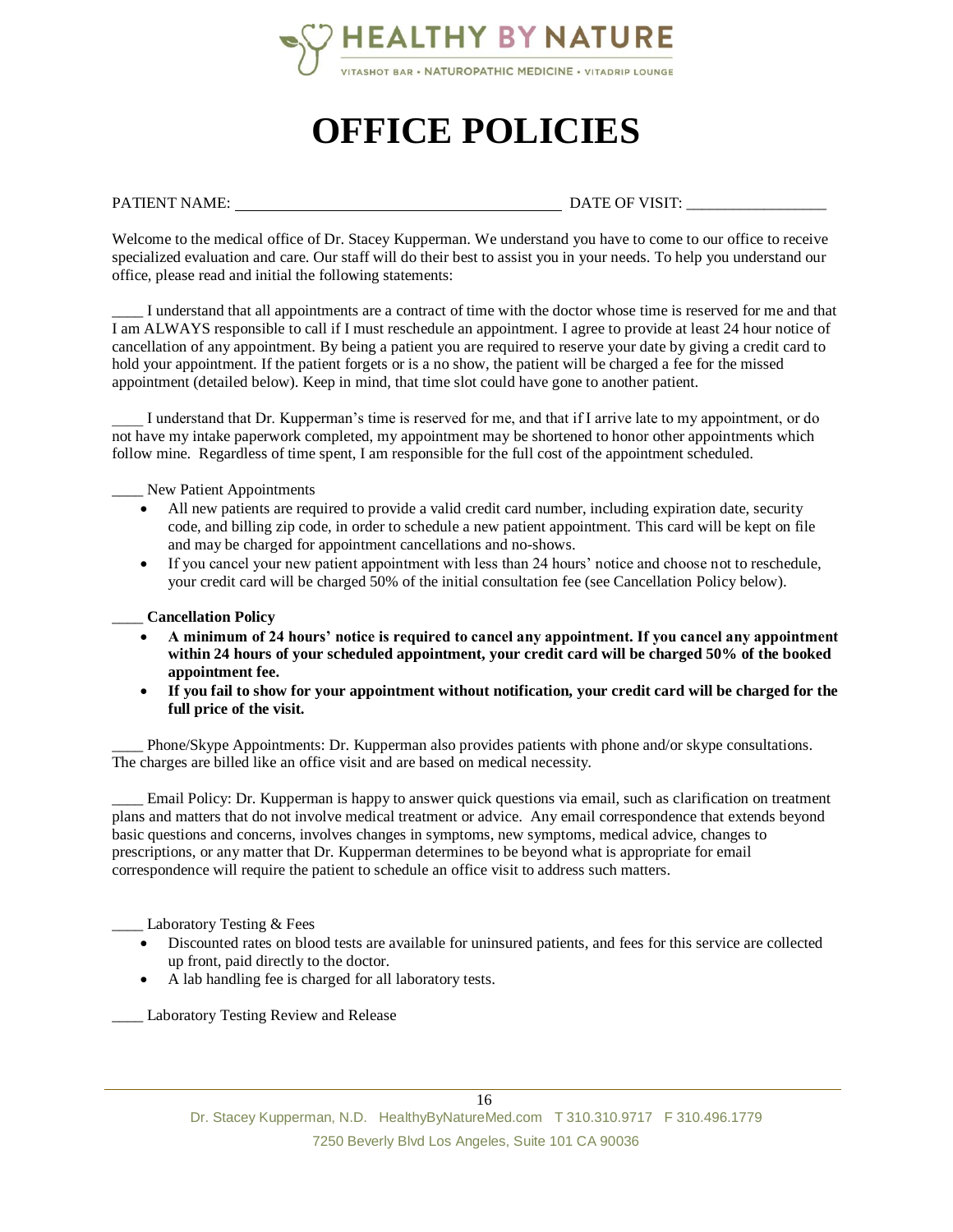

• All lab tests ordered require scheduled appointment time with Dr. Kupperman to review and discuss. Lab results are not released to patients outside of a scheduled in-office or phone appointment, or can be released to another provided with a medical release request.

#### \_\_\_\_ Payment

- There are no refunds on any labs, services or products.
- Payment for visits, supplements and other services, and copayment or coinsurance (when applicable) is required at time of service.
- We gladly accept cash, checks, debit cards and all major credit cards.

\_\_\_\_ We attempt to provide emergency care to our patients when possible, but our office is not intended to treat acute emergencies. If you have an emergency please dial 911 or go to your nearest emergency room.

\_\_\_\_ Any patient that has not been seen in our office within the last 6 months will need a followup appointment for refill authorizations, new prescriptions or any laboratory work.

\_\_\_\_ We are sometimes able to verify your insurance policy, but it is your responsibility to know your insurance benefits for office and lab coverage for both in and out of network. Please contact your insurance provider for details of your plan if unsure of these benefits.

I understand that the extent to which my health goals are successful will be determined by the amount of energy, commitment and dedication I give to support the work I am endeavoring into. I am responsible for my health.

#### **Office Fees for Dr. Kupperman:**

**Initial Consultation**: \$495.00 **Follow Up Appointments:** rates vary depending on time requirements and complexity Brief Follow Up Appointment (15-30 min): \$125 Standard Follow Up Appointment – (30-45 min): \$175 Extended Level 1 Follow Up Appointment – (45-60 min): \$200 Extended Level 2 Follow Up Appointment - (60+ minutes): \$225 and up

I have read and initialed each policy rule. I understand that if I don't follow them, any charges made to my account will be my sole responsibility.

PATIENT NAME (printed)

Signed Date  $\Box$ Parent or Guardian and the set of Guardian and the set of  $\Box$  Date and  $\Box$  Date and  $\Box$  Date and  $\Box$  Date and  $\Box$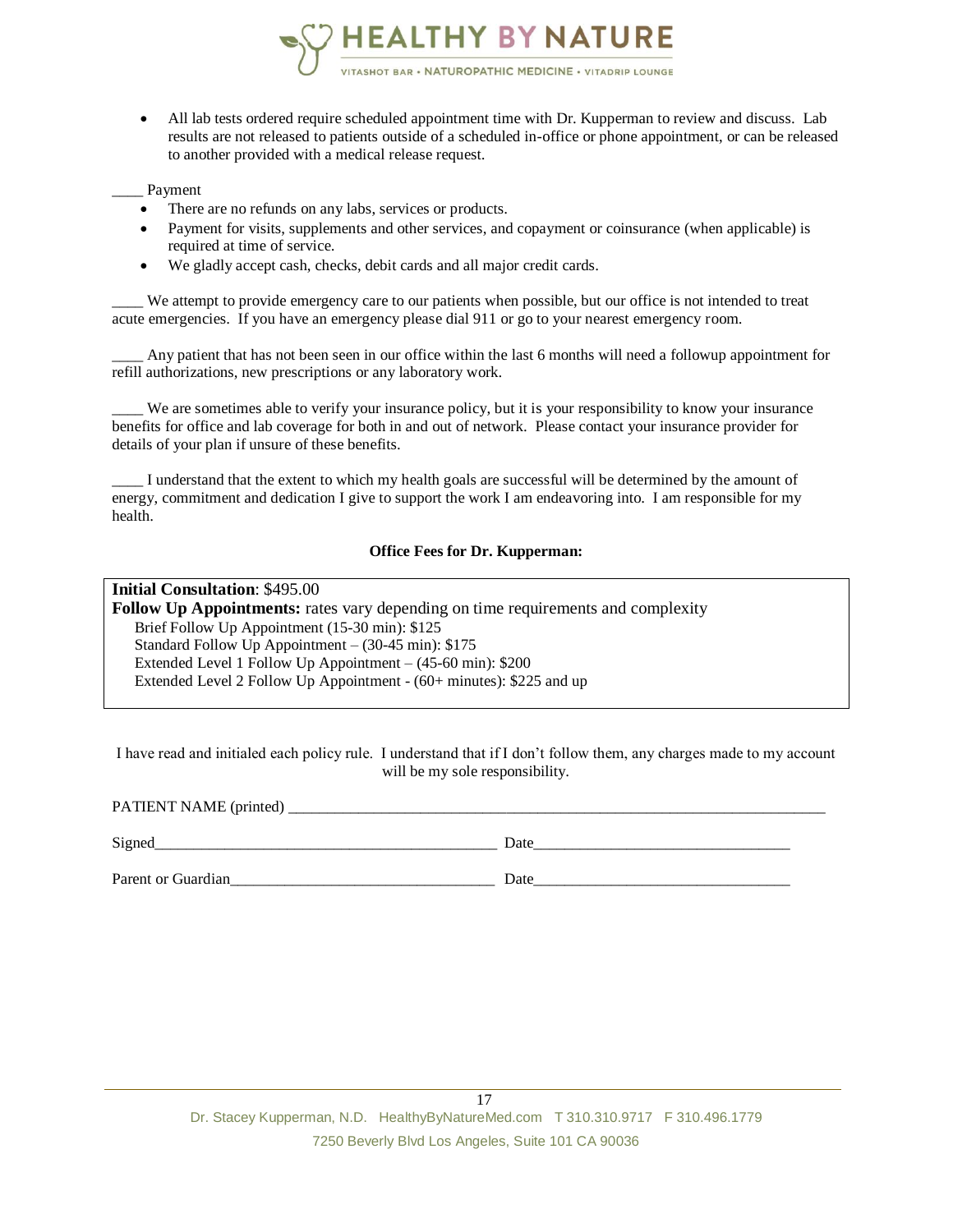

#### PHYSICIAN-PATIENT ARBITRATION AGREEMENT

Article 1: Agreement to Arbitrate: It is understood that any dispute as to medical malpractice, that is as to whether any medical services rendered under this contract were unnecessary or unauthorized or were improperly, negligently or incompetently rendered, will be determined by submission to arbitration as provided by California law, and not by a lawsuit or resort to court process except as California law provides for judicial review of arbitration proceedings. Both parties to this contract, by entering into it, are giving up their constitutional right to have any such dispute decided in a court of law before a jury, and instead are accepting the use of arbitration.

Article 2: All Claims Must Be Arbitrated: It is the intention of the parties that this agreement shall cover all claims or controversies whether in tort, contract or otherwise, and shall bind all parties whose claims may arise out of or in any way relate to treatment or services provided or not provided by the below identified physician, medical group or association, their partners, associates, associations, corporations, partnerships, employees, agents, clinics, and/or providers (hereinafter collectively referred to as "Physician") to a patient, including any spouse or heirs of the patient and any children, whether born or unborn, at the time of the occurrence giving rise to any claim. In the case of any pregnant mother, the term "patient" herein shall mean both the mother and the mother's expected child or children.

Filing by Physician of any action in any court by the physician to collect any fee from the patient shall not waive the right to compel arbitration of any malpractice claim. However, following the assertion of any claim against Physician, any fee dispute, whether or not the subject of any existing court action, shall also be resolved by arbitration.

Article 3: Procedures and Applicable Law: A demand for arbitration must be communicated in writing by U.S. mail, postage prepaid, to all parties, describing the claim against Physician, the amount of damages sought, and the names, addresses and telephone numbers of the patient, and (if applicable) his/her attorney. The parties shall thereafter select a neutral arbitrator who was previously a California superior court judge, to preside over the matter. Both parties shall have the absolute right to arbitrate separately the issues of liability and damages upon written request to the arbitrator. Patient shall pursue his/her claims with reasonable diligence, and the arbitration shall be governed pursuant to Code of Civil Procedure §§ 1280-1295 and the Federal Arbitration Act (9 U.S.C. §§ 1-4). The parties shall bear their own costs, fees and expenses, along with a pro rata share of the neutral arbitrator's fees and expenses.

Article 4: Retroactive Effect: The patient intends this agreement to cover all services rendered by Physician not only after the date it is signed (including, but not limited to, emergency treatment), but also before it was signed as well.

Article 5: Revocation: This agreement may be revoked by written notice delivered to Physician within 30 days of signature and if not revoked will govern all medical services received by the patient.

Article 6: Severability Provision: In the event any provision(s) of this Agreement is declared void and/or unenforceable, such provision(s) shall be deemed severed therefrom and the remainder of the Agreement enforced in accordance with California law.

I understand that I have the right to receive a copy of this agreement. By my signature below, I acknowledge that I have received a copy.

NOTICE: BY SIGNING THIS CONTRACT YOU ARE AGREEING TO HAVE ANY ISSUE OF MEDICAL MALPRACTICE DECIDED BY NEUTRAL ARBITRATION AND YOU ARE GIVING UP YOUR RIGHT TO A JURY OR COURT TRIAL. SEE ARTICLE 1 OF THIS CONTRACT.

| By:<br>Physician's or Duly<br>Authorized Representative Signature      | (Date) | Patient's Signature                                                                                                              | (Date)               |
|------------------------------------------------------------------------|--------|----------------------------------------------------------------------------------------------------------------------------------|----------------------|
| By                                                                     |        | <b>Print Patient's Name</b>                                                                                                      |                      |
| Print or Stamp Name of Physician,<br>Medical Group or Association Name |        | Bv:                                                                                                                              |                      |
| By:                                                                    |        | Patient's Representative's Signature (if applicable)(Date)                                                                       |                      |
| Signature of Translator (if applicable)                                | (Date) | Print Name and Relationship to Patient                                                                                           |                      |
| Print Name of Translator                                               |        |                                                                                                                                  |                      |
|                                                                        |        | A signed copy of this document should be given to the patient. The original copy will be archived in the patient's medical file. |                      |
|                                                                        |        |                                                                                                                                  | edition date 11/2009 |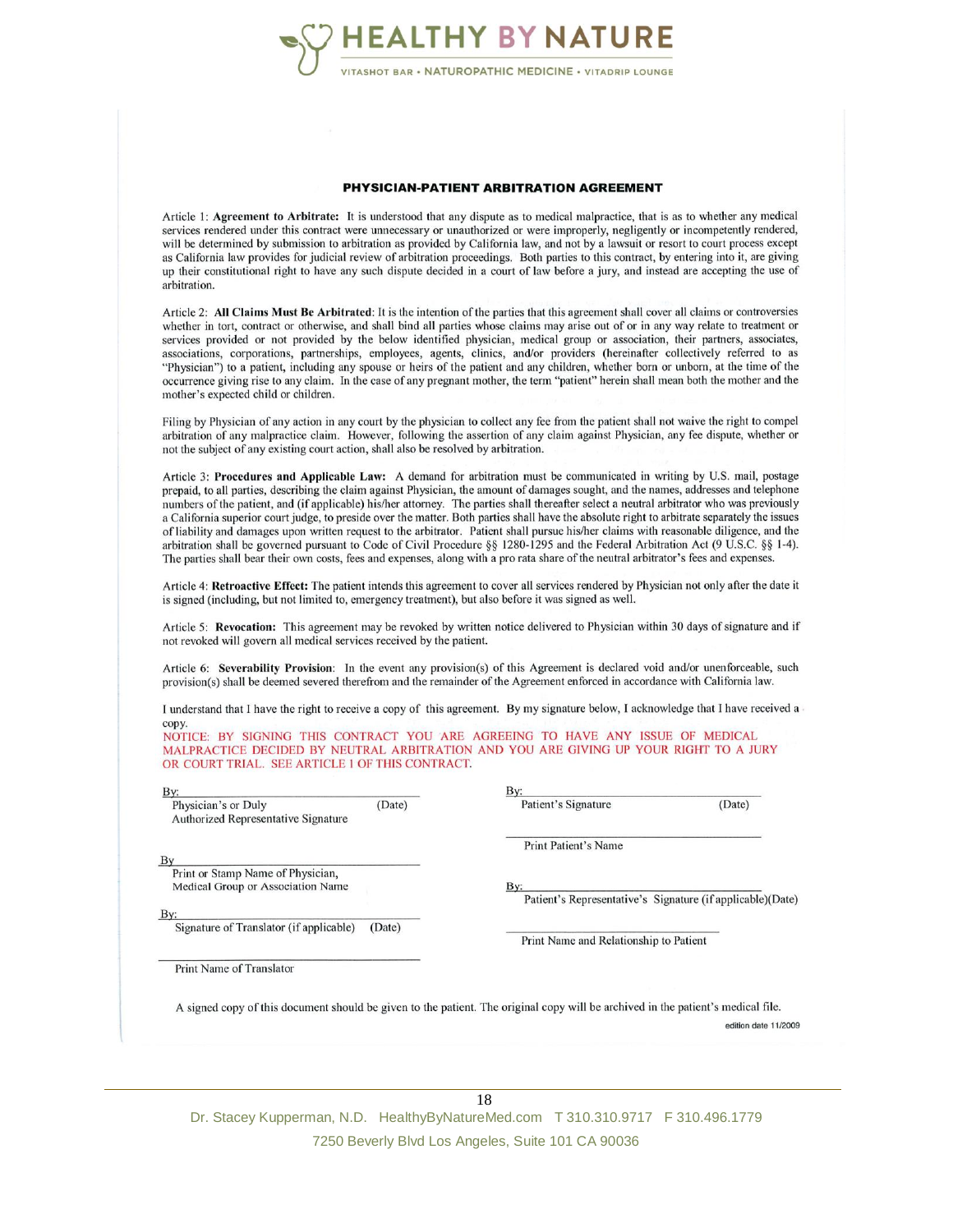

**DIET DIARY FOR (name) \_\_\_\_\_\_\_\_\_\_\_\_\_\_\_\_\_\_ DATE BEGIN\_\_\_\_\_\_\_\_\_\_\_\_ Diet Diary Guidelines: Write down EVERYTHING you eat for meals and snacks. List BRAND NAMES of foods you bought in a supermarket. List EXACT INGREDIENTS of home-made foods. The purpose of this diary is NOT to judge your eating habits, but to learn more about your nutritional, biochemical, hormonal needs and strengths. Under BM, please list the time you had a bowel movement and if it was D (diarrhea) and C (constipation).**

| <b>Times</b> | <b>Times</b> | <b>Times</b> | <b>Times</b> | <b>Times</b> | Symptoms<br>Times | <b>BM</b> Time(s) |
|--------------|--------------|--------------|--------------|--------------|-------------------|-------------------|
| Day          |              |              |              |              |                   |                   |
|              |              |              |              |              |                   |                   |
|              |              |              |              |              |                   |                   |
|              |              |              |              |              |                   |                   |
|              |              |              |              |              |                   |                   |
|              |              |              |              |              |                   |                   |
|              |              |              |              |              |                   |                   |
|              |              |              |              |              |                   |                   |
| Day          |              |              |              |              |                   |                   |
|              |              |              |              |              |                   |                   |
|              |              |              |              |              |                   |                   |
|              |              |              |              |              |                   |                   |
|              |              |              |              |              |                   |                   |
|              |              |              |              |              |                   |                   |
|              |              |              |              |              |                   |                   |
|              |              |              |              |              |                   |                   |